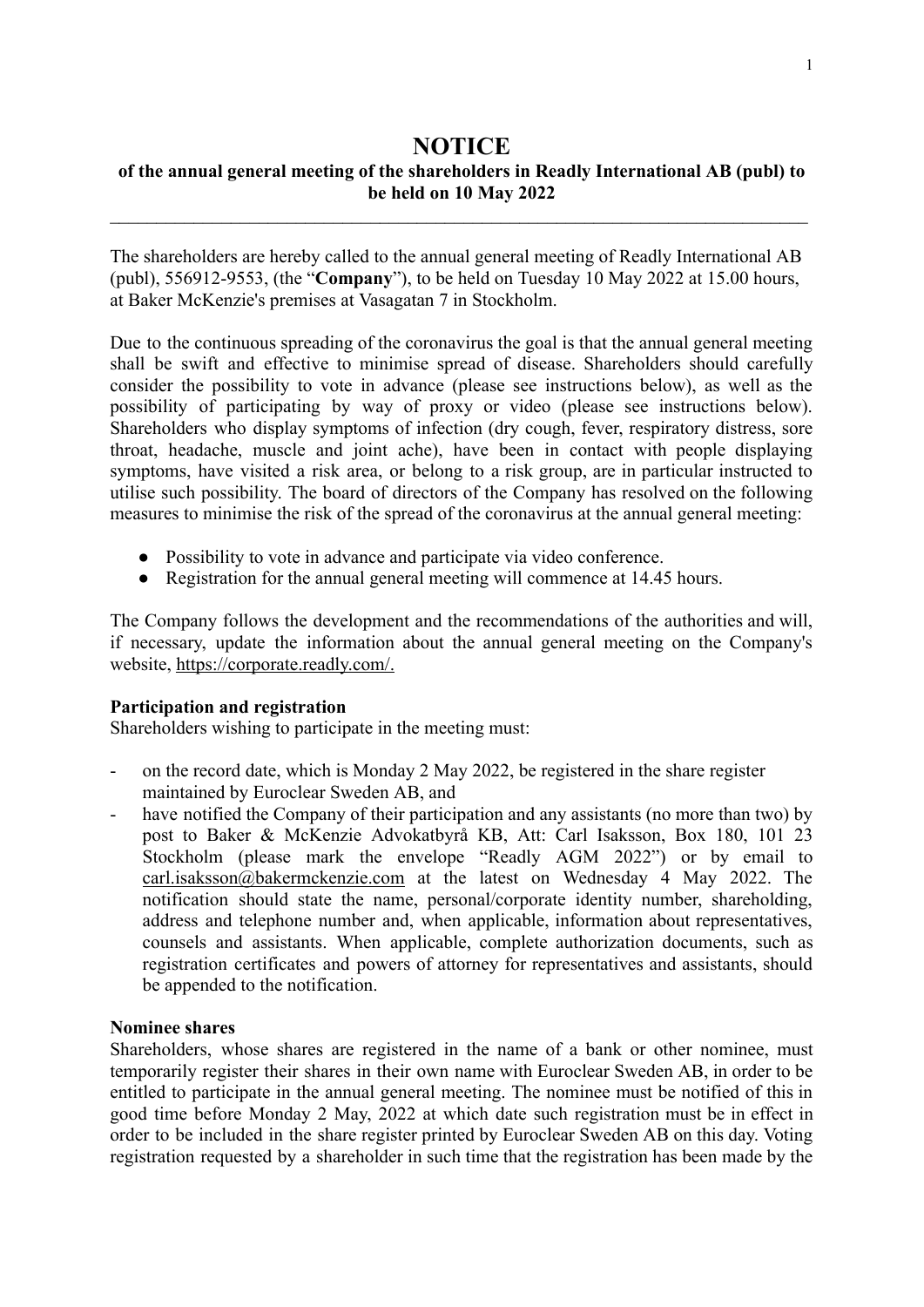relevant nominee no later than on Wednesday 4 May 2022 will also be considered in compiling the share register.

### **Proxy**

A shareholder who wishes to be represented by proxy shall issue a written and dated proxy to the proxy holder. If the proxy is issued by a legal entity, a certified copy of the registration certificate or corresponding document ("Registration Certificate") shall be enclosed. The proxy must not be more than one year old, however, the proxy may be older if it is stated that it is valid for a longer term, maximum five years. The proxy in original and the Registration Certificate, if any, must be available at the annual general meeting and a copy should be sent to the Company well before the meeting by regular mail or by e-mail at the addresses stated above, and should, in order to facilitate the entrance to the annual general meeting, be received by the Company no later than on Wednesday 4 May 2022. A form of proxy will be available for downloading on the Company's website <https://corporate.readly.com/> and will also be sent to shareholders who so request and inform the Company of their e-mail or postal address.

### **Advance voting**

Shareholders may exercise their voting rights at the annual general meeting by voting in advance, so called postal voting in accordance with section 3 of the Act (2022:121) on temporary exceptions to facilitate the execution of general meetings in companies and other associations.

A special form shall be used for advance voting. The form is available on [https://corporate.readly.com/.](https://corporate.readly.com/) A shareholder who is exercising its voting right through advance voting does not need to notify the Company of its attendance at the annual general meeting. The advance voting form is considered as the notification of attendance at the annual general meeting.

The completed voting form must be received by the Company no later than Wednesday 4 May 2022. The completed and signed form shall be sent to the address stated under "Participation and registration " above. A completed form may also be submitted electronically and is to be sent to [carl.isaksson@bakermckenzie.com](mailto:carl.isaksson@bakermckenzie.com). If the shareholder is a legal entity, a registration certificate shall be sent with the form. The same applies for shareholders voting in advance by proxy. The shareholder may not provide special instructions or conditions in the voting form. If so, the vote is invalid.

Further instructions and conditions are included in the form for advance voting.

#### **Remote attendance**

Shareholders may attend the annual general meeting either physically, in person or by proxy, or remotely (via video conference) and vote in advance. Those who want to attend the annual general meeting remotely and would like to utilise their voting rights cannot do so by video conference and must instead participate via proxy or vote in advance to utilise their voting rights. The Company will distribute the video conference details to the shareholders that have notified the Company of their intention to attend the annual general meeting remotely, no later than on Monday 9 May 2022.

For online participants, the following rules apply (which the participant accepts by choosing to participate online). There will be no opportunity to vote, speak, present proposals or objections or request voting. As it is not possible to verify if any external persons are attending the meeting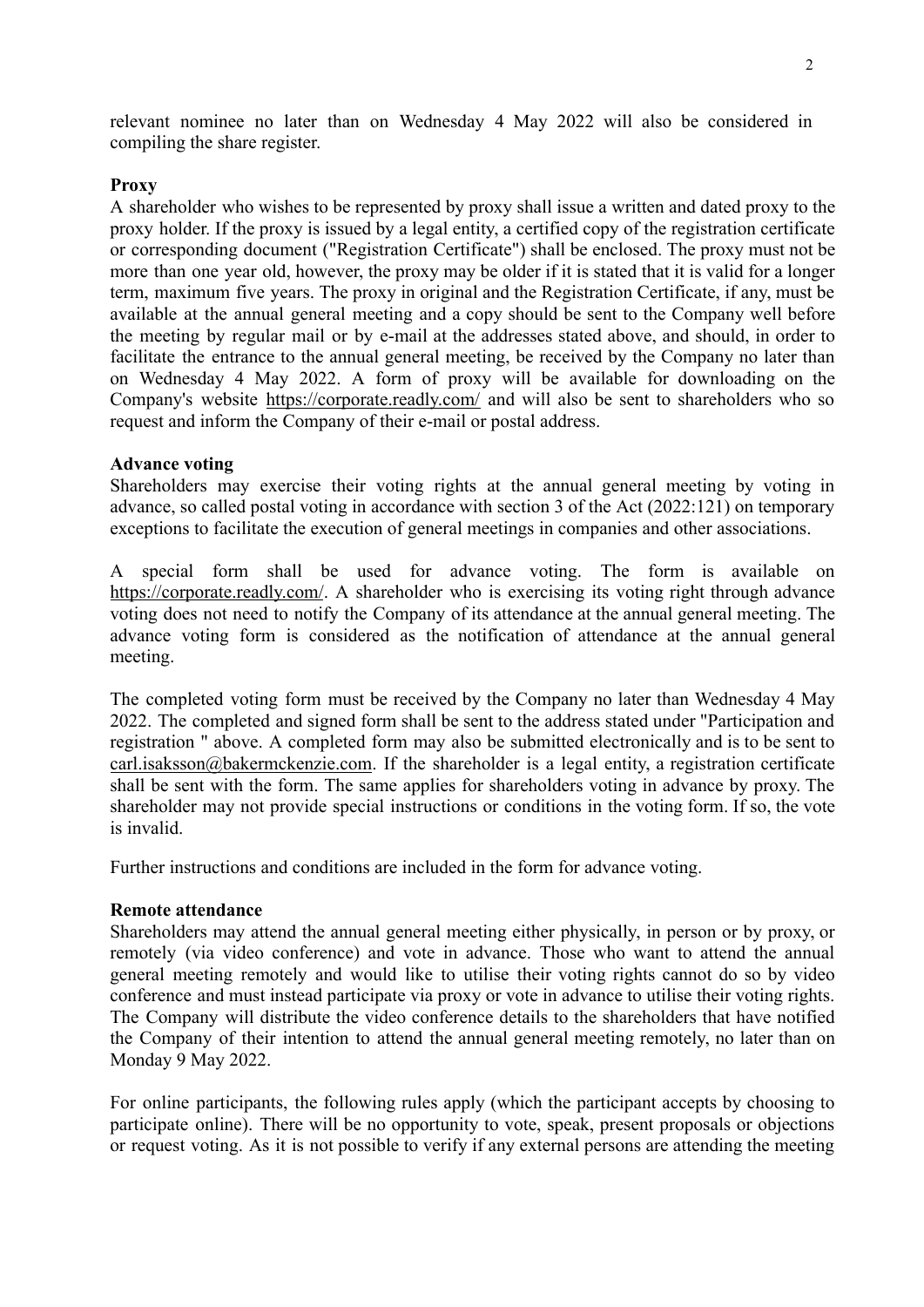online, the opportunity to participate online requires that the meeting resolves that also persons who are not shareholders shall have the right to attend the meeting.

It will be possible to ask questions online during the meeting. The ambition is that all questions shall be presented and answered, but the number, as well as the type of questions, may entail that not all questions are presented and answered in the meeting.

# **Proposed agenda**

- 1. Opening of the meeting
- 2. Appointment of chairman for the meeting
- 3. Drafting and approval of voting register
- 4. Approval of the proposed agenda
- 5. Appointment of one or two persons to certify the minutes
- 6. Resolution whether the meeting has been duly convened
- 7. Presentation by the CEO, the chairman of the board and the nomination committee
- 8. Presentation of the annual report and the statement of the auditors for the Company and the group regarding the financial year 2021
- 9. Resolution
	- a) Regarding adoption of the income statement and balance sheet for the Company and the group
	- b) Regarding allocation of the Company results with respect to the adopted balance sheet for the Company and group; and
	- c) Regarding the discharge from liability for the directors of the board and the CEO
- 10. Resolution regarding the number of directors and number of auditors
- 11. Resolution regarding remuneration to the board and to the auditors
- 12. Election of directors and auditor
- 13. Resolution regarding principles for appointment of nomination committee
- 14. Resolution regarding guidelines for remuneration to senior executives
- 15. Resolution regarding authorisation to the board to issue shares, warrants and/or convertibles
- 16. Resolution regarding incentive program 2022/2025 to senior executives and other employees in the Company and the group in Sweden
	- a) Resolution to issue warrants
	- b) Resolution to approve transfer of warrants
- 17. Resolution regarding an employee stock option program for senior executives, other employees and key individuals in the Company and the group in the United Kingdom, Germany and France
	- a) Resolution to establish employee stock option program 2022/2025
	- b) Resolution to issue warrants and approval of transfer of warrants
- 18. Presentation of the remuneration report for approval
- 19. Closing of the meeting

# **Item 2: Appointment of chairman of the meeting**

The nomination committee proposes that Patrick Svensk, chairman of the board of the Company, is appointed as chairman at the annual general meeting.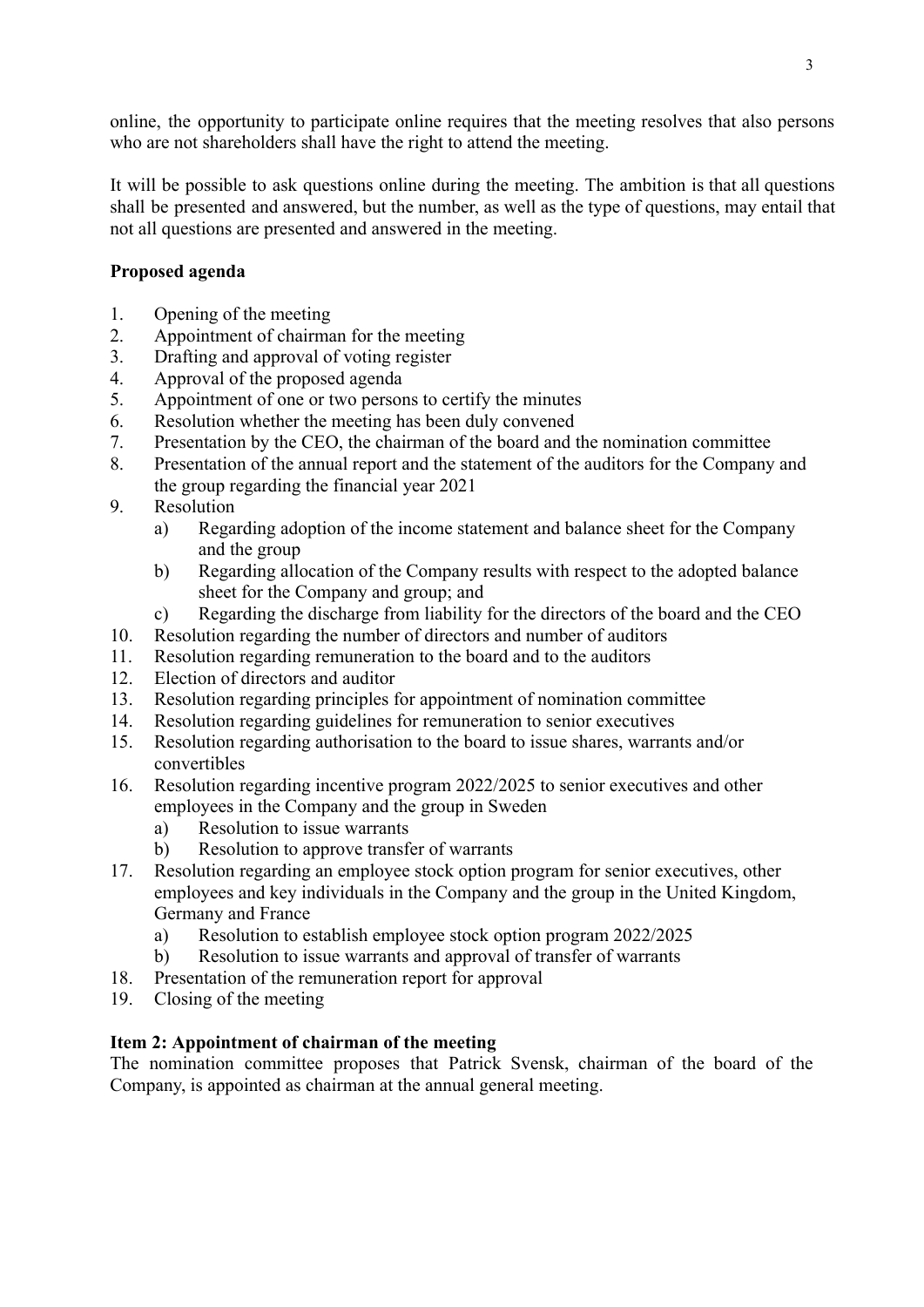### **Item 9. b): Resolution regarding allocation of the Company results with respect to the adopted balance sheet for the Company and group**

The board of directors proposes that all funds available for the annual general meeting shall be carried forward.

### **Items 10-12: Resolution regarding the number of directors and number of auditors, decision regarding fee for the board and the auditor and election of directors and auditor**

The nomination committee proposes that the board shall consist of six directors. The nomination committee further proposes that the number of auditors shall be one registered audit firm.

The nomination committee proposes that the remuneration is to be SEK 2,060,000 in total, including remuneration for committee work (1,910,000 previous year), and shall be paid to the board of directors and the members of the established committees in the following amounts:

- SEK 260,000 (SEK 250,000 previous year) for each of the directors and SEK 520,000 (SEK 500,000 previous year) to the chairman of the board;
- SEK 15,000 (SEK 15,000 previous year) for each of the members of the remuneration committee and SEK 30,000 (SEK 30,000 previous year) to the chairman of the committee; and
- SEK 40,000 (SEK 25,000 previous year) for each of the members of the audit committee and SEK 100,000 (SEK 65,000 previous year) to the chairman of the committee.

The nomination committee proposes that Nathan Medlock, Patrick Svensk, Malin Stråhle, Alexandra Whelan and Stefan Betzold are re-elected as directors. The nomination committee also proposes to elect Nicolas Adlercreutz as a new director. It was also noted that Viktor Fritzén does not run for re-election. It is also proposed to re-elect Patrick Svensk as chairman of the board.

The nomination committee further proposes the re-election of the registered audit firm Öhrlings PricewaterhouseCoopers AB for the period until the end of the next annual general meeting. Öhrlings PricewaterhouseCoopers AB has announced its appointment of Aleksander Lyckow as main responsible auditor.

The nomination committee proposes that the fee to the Company's auditor shall be paid upon presentation of an approved invoice.

More information regarding the for re-election proposed director

Name: Nicolas Adlercreutz

Year of birth: 1970

Current assignments: NOD Network of Design AB, Stockholm, Sweden (HQ). Group CFO

Previous assignments:

• 2019-03 – 2021-05 Bright Group OY, Stockholm, Sweden (HQ in Helsinki), interim Group CFO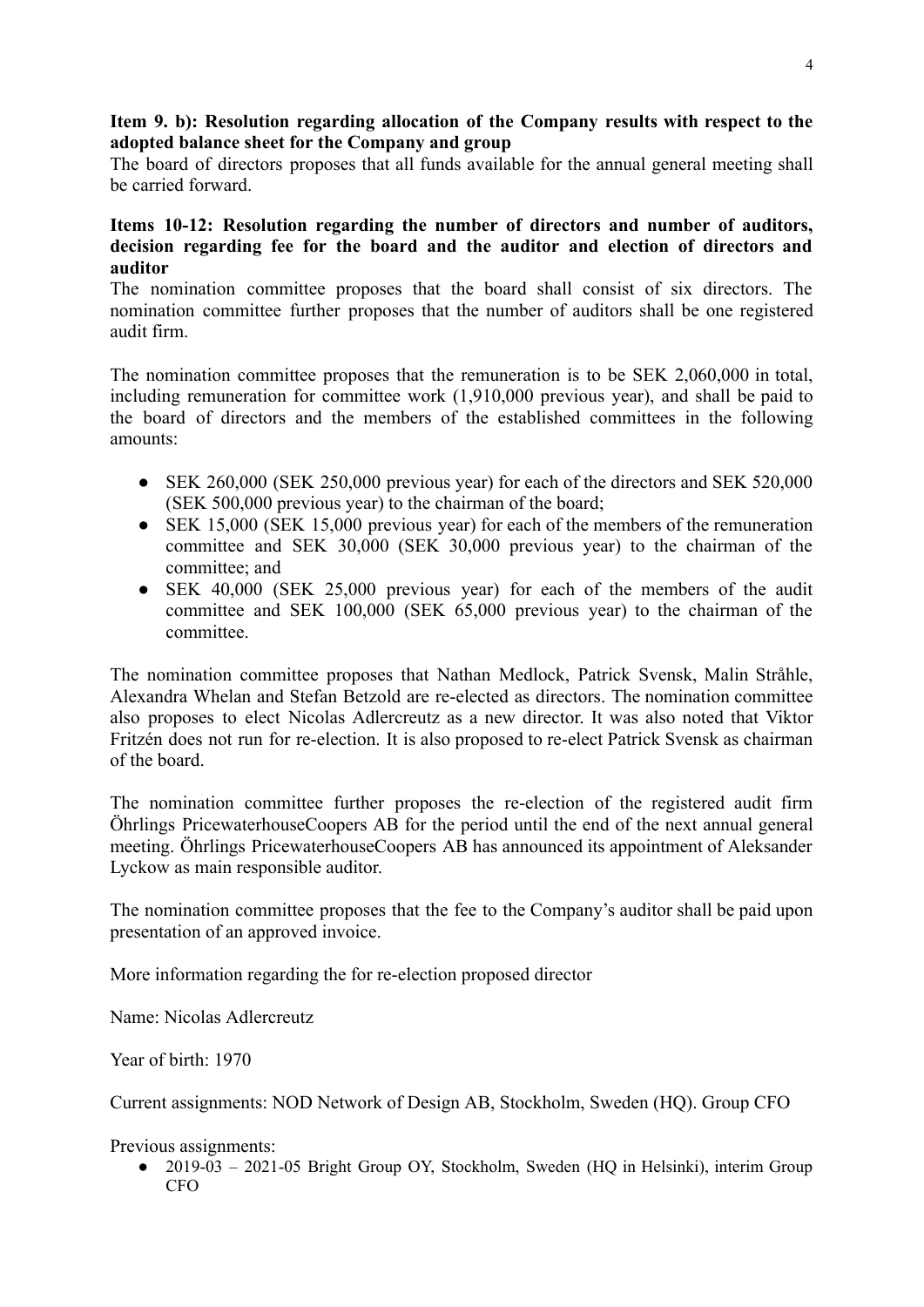- 2016-12 2018-12 Bluestep Bank AB, Stockholm, Sweden (HQ), Group CFO
- 2013-02 2016-08 Qliro Group AB, Stockholm, Sweden (HQ), Group CFO
- 2010-09 2013-02 PA Resources AB, Stockholm, Sweden (HQ), Group CFO
- 1998-01 2010-08 Svenska Cellulosa Aktiebolaget SCA, various locations and positions

Shareholding, including closely related parties: 10.000 shares.

The nomination committee's complete proposal and motivated opinion as well as further information regarding the directors proposed for re-election or election are available at the Company's website https://corporate.readly.com/.

### **Item 13: Resolution regarding principles for appointment of nomination committee**

The nomination committee proposes that the annual general meeting decides that the following principles and instructions shall apply to the appointment of the nomination committee.

### **Election of members etc.**

The chairman of the board shall - at the latest at the end of the third quarter of each year ensure that the Company's three largest shareholders, in terms of votes, are offered to nominate their representatives to be included in the nomination committee. The reconciliation is based on Euroclear Sweden AB's shareholder list as of the last banking day in August. If one or more shareholders refrain from appointing a member of the nomination committee, the next largest shareholder(s) in terms of ownership will be contacted with instructions to appoint a member of the nomination committee.

The chairman of the board is a member of the nomination committee and convenes the first meeting of the nomination committee.

The composition of the nomination committee shall be published as soon as they have been appointed.

The chairman of the nomination committee shall, unless the members agree otherwise, be the member who represents the largest shareholder in terms of votes. However, the chairman of the board shall not be the chairman of the nomination committee.

The nomination committee shall hold its mandate until a new nomination committee is appointed. No fees shall be paid to the members of the nomination committee.

If a shareholder who has appointed a member is no longer one of the three largest shareholders, the shareholder which in terms of ownership is one of the three largest shareholders will be offered to appoint a member. If such shareholder wishes to appoint a member, the member that has been appointed by the shareholder no longer one of the three largest shareholders shall leave the nomination committee. If there are no special reasons, however or if the nomination committee does not decide otherwise, no changes shall be made to the composition of the nomination committee if only minor changes in the number of votes have taken place or the changes occur later than three months before the annual general meeting. Shareholders who have appointed a representative as a member of the nomination committee have the right to dismiss such member and appoint a new representative as a member of the nomination committee.

#### **The tasks of the nomination committee**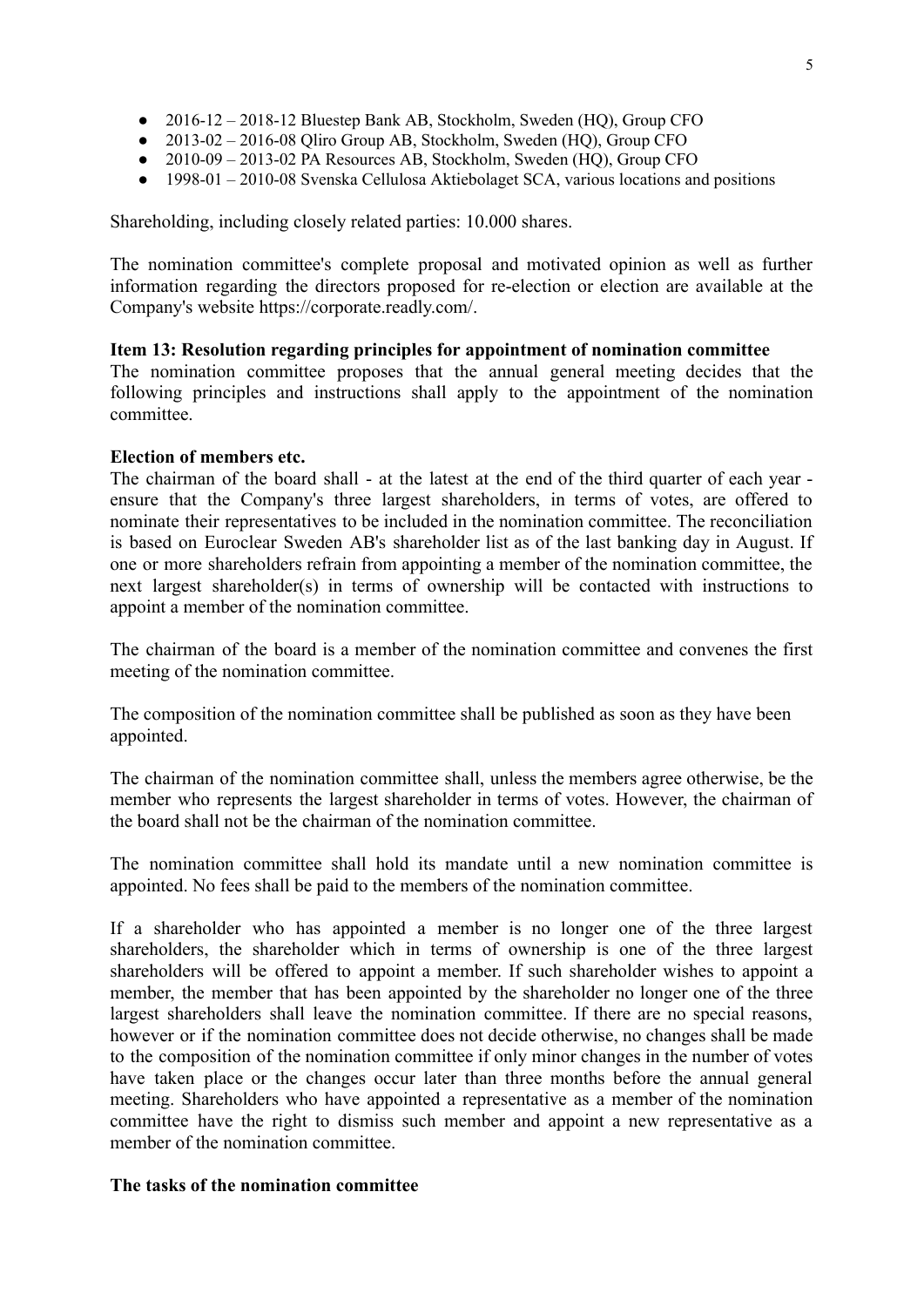The nomination committee shall prepare and submit the following proposals to the annual general meeting:

- election of chairman of the meeting;
- election of members of the Company's board of directors and, where appropriate, any other special committee or committee that the annual general meeting may decide to appoint;
- election of an auditor and, where appropriate, alternate auditors;
- remuneration to members of the board of directors, auditors and, where applicable, to members of any other special committee or committee that the annual general meeting decided to appoint, and
- any changes in the procedure for the appointment of the nomination committee

The chairman of the board shall, as appropriate, provide the nomination committee with information on the board's competence profile and working method.

The Company shall, at the request of the nomination committee, provide personnel resources such as secretarial assistance to facilitate the work of the nomination committee. If necessary, the Company shall also be responsible for reasonable costs for external consultants who are deemed necessary by the nomination committee for the nomination committee to fulfil its mandate.

### **Meetings**

The nomination committee shall meet when required to fulfil its duties, however at least once a year. Notice of meeting is issued by the chairman of the nomination Committee (with the exception of the first meeting convened by the chairman of the board). A member may request that the committee be convened.

The nomination committee has a quorum if at least three members participate. However, decisions on matters may not be made unless, as far as possible, all members have been given the opportunity to participate in the matter. As the nomination committee's decision, the opinion for which more than half of the members present is valid or, in the case of equal voting rights, the opinion supported by the chairman of the nomination committee.

A statement of the work of the nomination committee must be published on the Company's website well in advance of the annual general meeting.

### **Changes to these instructions**

The nomination committee shall continuously evaluate these instructions and the work of the committee and submit proposals to the annual general meeting for such amendments to these instructions as the nomination committee deems appropriate.

### **Item 14: Resolution regarding guidelines for remuneration to senior executives**

Upon recommendation of the remuneration committee, the board of directors of the Company proposes that the annual general meeting resolves to adopt the following guidelines for remuneration to senior executives.

# **General**

The guidelines shall apply to remuneration that may be agreed upon or to changes in already agreed remunerations after the guidelines have been adopted by the annual general meeting.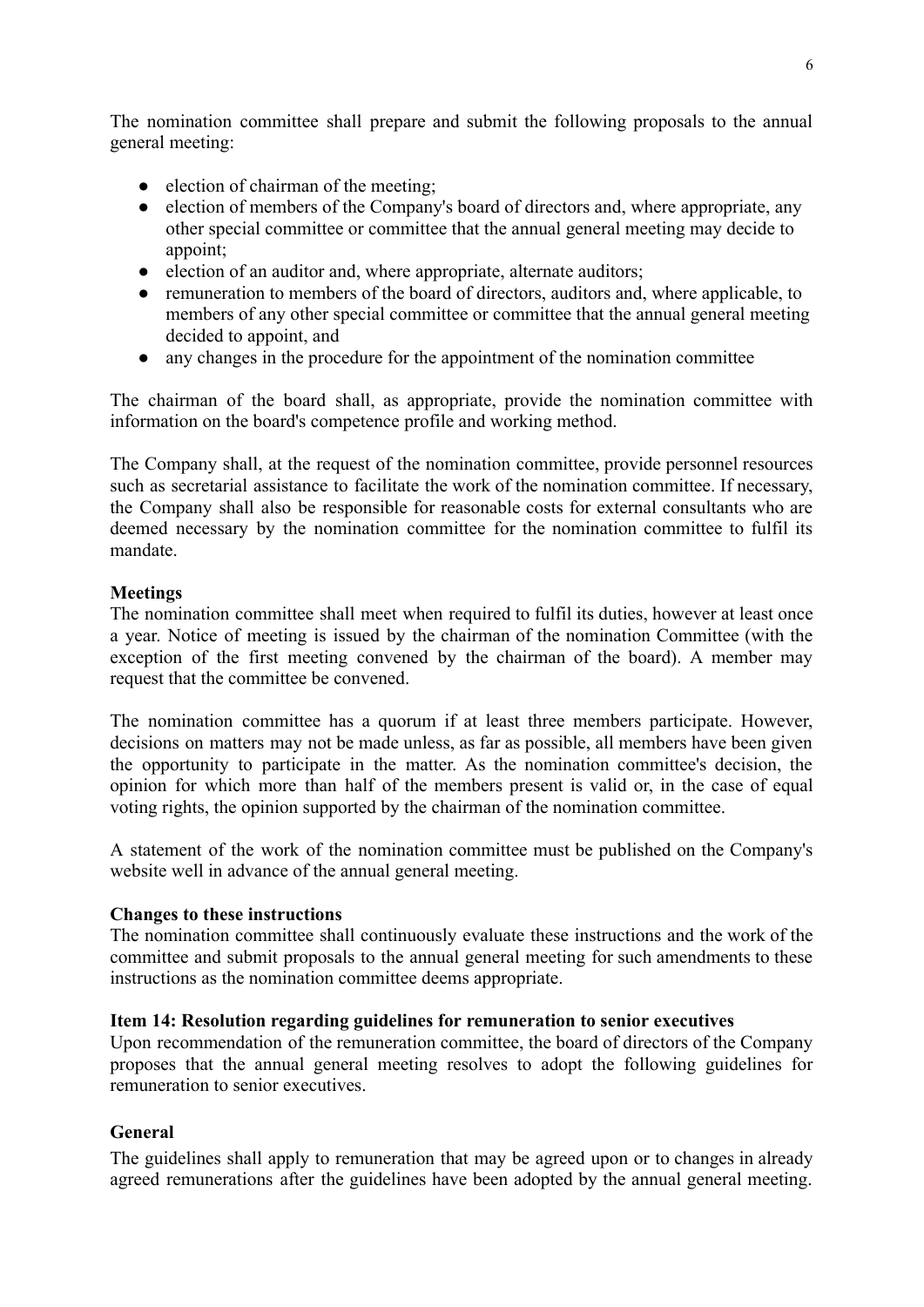The guidelines do not apply to any remunerations that has specifically been approved by the annual general meeting or any remuneration in the form of shares, warrants, convertibles or other share-related instruments such as synthetic options or employ stock options, which require specific approval by the annual general meeting.

These guidelines apply to the CEO and other senior executives in the group as well as to any remuneration to members of the board other than approved director fees.

Regarding employment conditions that are governed by rules other than Swedish, appropriate adjustments may be made in order to comply with such mandatory rules or established local practice, whereby the general objectives of these guidelines shall, to the extent possible, be met.

# **The guidelines' promotion of the Company's business strategy, long-term interest and sustainability**

The guidelines shall contribute to establish conditions for the Company to recruit and maintain qualified senior executives in order to successfully implement the Company's business strategy and achieve the Company's long-term interests, including sustainability. The guidelines shall also stimulate an increased interest in the business and the result as a whole as well as increase the motivation of the senior executives and increase the belonging within the Company. The guidelines' purpose is further to create alignment between the Company's shareholders and the senior executives. The guidelines shall also contribute to a good ethics and culture within the Company.

In order to achieve the Company's business strategy, total annual remuneration must be market-based and competitive in the employment market where the senior executive is located, as well as take into account the individual's qualifications and experience; furthermore, exceptional performance should be reflected in the total remuneration. For more information regarding the Company's business strategy, please see, https://corporate.readly.com/

Variable cash remuneration covered by these guidelines is intended to promote the Company's business strategy and long-term interests, including sustainability.

### **The forms of remuneration**

The remuneration to the senior executives in the Company shall comprise of fixed cash salary, possible variable cash salary, other customary benefits and pension payments. The total cash remuneration, including pension benefits, shall, on a yearly basis, be in line with market practice and competitive on the labour market where the senior executive is based and take into account the individual responsibilities, competences, qualifications and experiences of the senior executive as well as reflecting any notable achievements. Fixed and variable cash salary shall be related to the senior executives' responsibility and authority. The fixed cash salary shall be revised on a yearly basis.

The senior executives may receive variable cash remuneration in addition to fixed cash salaries. The variable remuneration shall be based on the outcome of actual predetermined targets based on the Company's business strategy and the long-term business plan approved by the board of directors. The targets may include share based or financial targets, on group level, operational goals and goals for sustainability and social responsibility, employee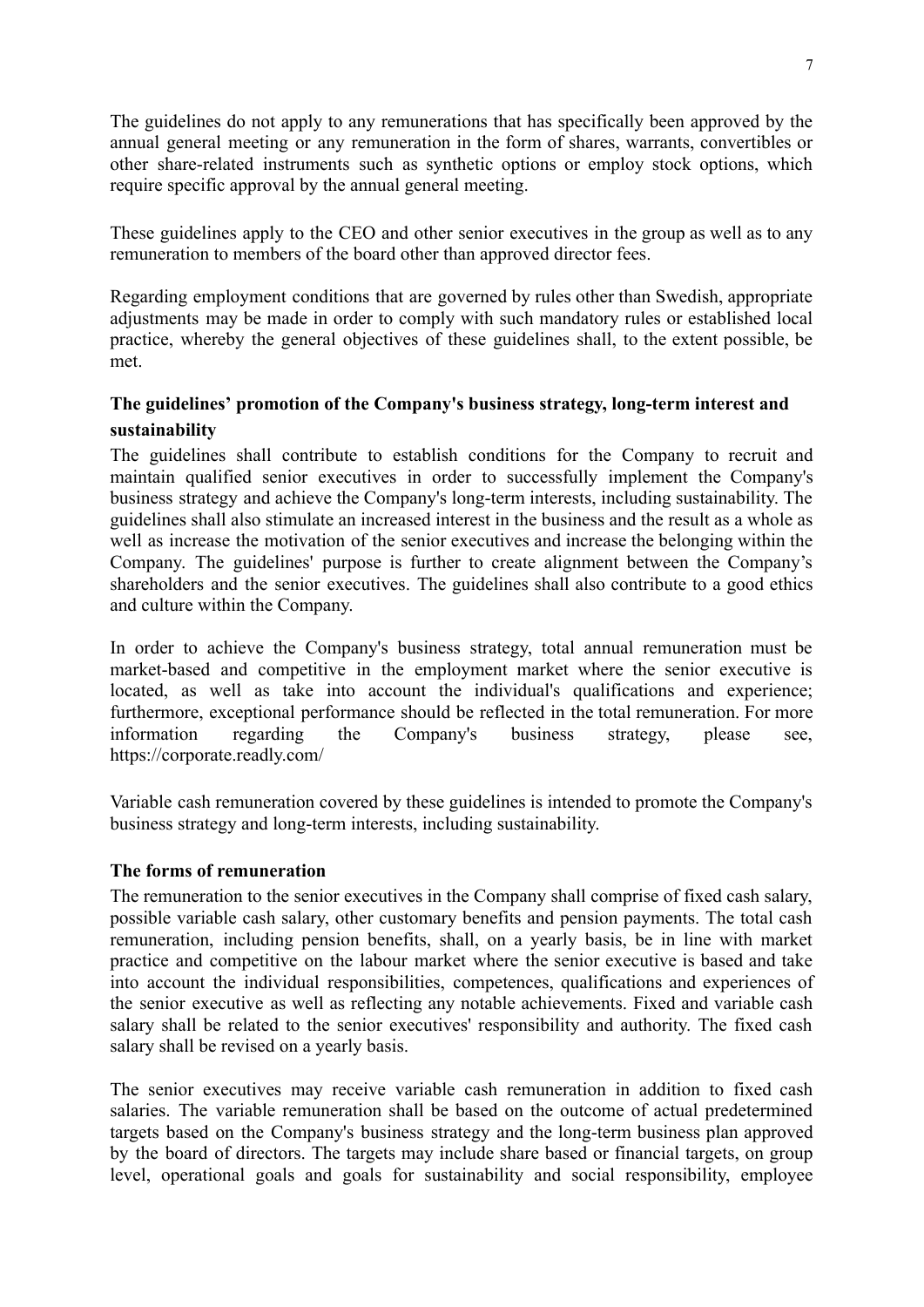engagement or customer satisfaction. These targets are to be established and documented annually. The Company has established financial targets and KPIs in relation to strategic and business critical initiatives and projects which ensures alignment with the business plan and business strategy for a continued sustainable business. The variable cash remuneration shall also be designed with the aim of achieving alignment between the participating senior executive and the Company's shareholders in order to contribute to the Company's long-term interest.

Cash based variable remuneration shall be earned and paid out pro rata based on the number of working months and days since first employment date assuming the employee starts with the Company no later than September 30. If the employee starts with the Company after September 30, any entitlement to cash based variable remuneration will commence from the following fiscal year. Any variable cash remuneration shall not exceed a maximum of 75 percent of the fixed salary (calculated at the date for completed vesting). The conditions of any variable cash remuneration should be designed so that the board of directors may reduce or withhold payment of variable remuneration in the event of exceptional economic circumstances, if the board of directors finds the payments unreasonable and incompatible with the Company's responsibility to its shareholders. With respect to yearly bonuses, it should be possible to reduce or withhold payments, if the board of directors deems it reasonable because of any other reasons. The Company has no right according to agreements to reclaim variable remuneration paid in cash.

Additional variable cash compensation may be payable in exceptional circumstances, provided that such arrangements are limited in time and made only on an individual basis. The purpose of such arrangements must be to recruit or retain executives, or as compensation for extraordinary work in addition to the person's ordinary duties. Such compensation shall not exceed an amount corresponding to 25 percent of the fixed annual cash salary and shall not be paid more than once per year and per individual. A decision on such remuneration shall be made by the board of directors upon proposal from the remuneration committee.

The Company may provide other benefits to senior executives in accordance with local practice. Such other benefits may include company healthcare and education.

Pension payments shall be contributions based. A maximum of 25 per cent of the pension-based salary may be pension premium. Employees have the right to salary exchange (i.e., instead of salary choose to receive salary as pension payments. Salary exchange shall be cost neutral for the employer). Right to pension occurs normally at 65 years of age. Variable cash remuneration does not qualify for any pension entitlements/contributions, unless local law provides otherwise.

For executives who are stationed in a country other than their home country, additional remuneration and other benefits may be paid to a reasonable extent, taking into account the particular circumstances associated with such expatriation, whereby the overall purpose of these guidelines is to be met as far as possible. Such benefits may not exceed 15 percent of the fixed annual cash salary.

If a director performs services on behalf of the Company, which do not constitute board work additional consultancy fees or other additional remuneration may be paid to directors upon decision by the board of directors following recommendation by the remuneration committee. Any such remuneration shall be designed in accordance with these guidelines.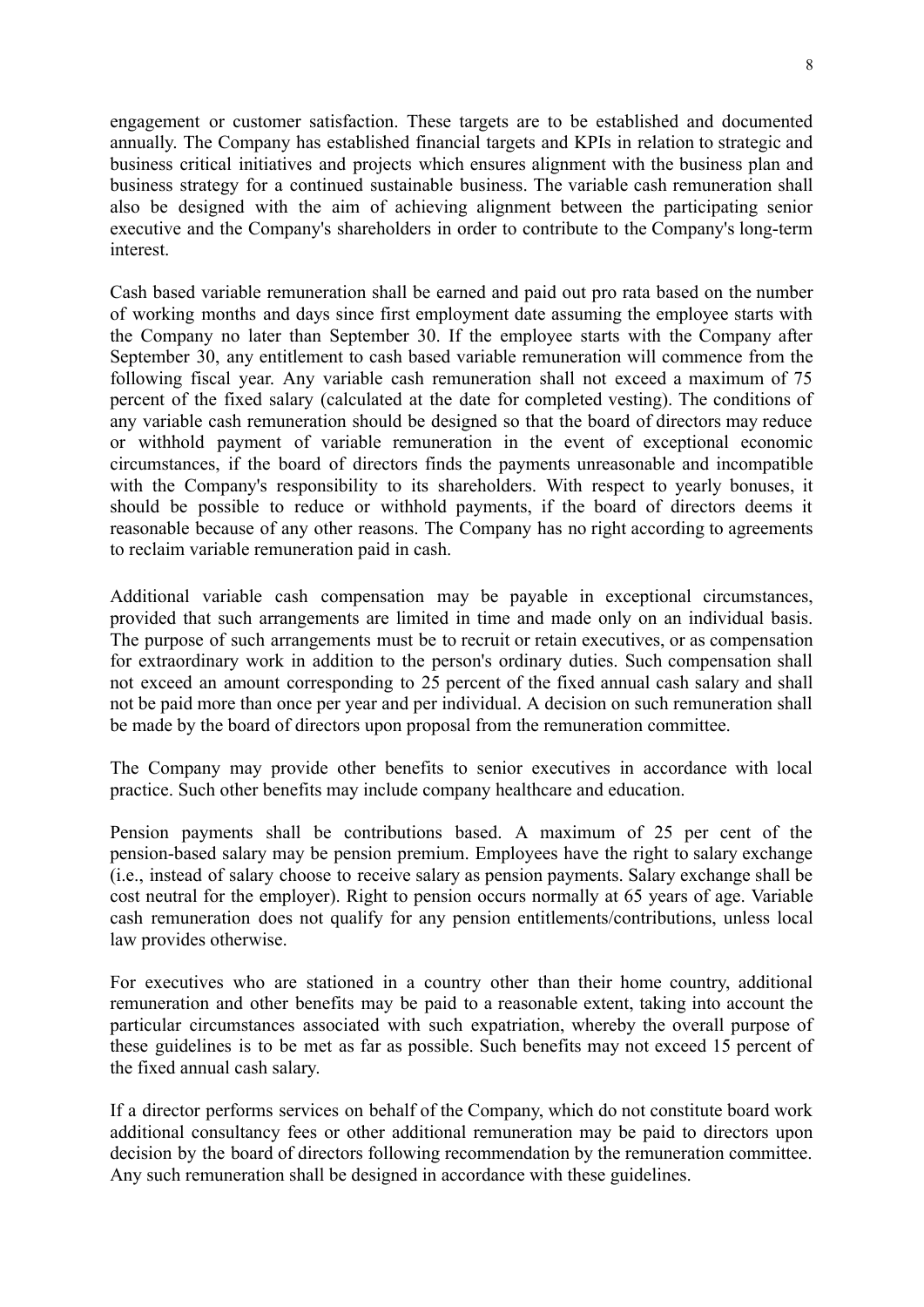When the measurable period for fulfilment of the criteria for payment of variable cash compensation has ended, the extent to which the criteria have been met shall be determined. The board of directors, after following recommendation by the remuneration committee, is responsible for the assessment of variable cash remuneration to the CEO and the CEO is responsible for the assessment of variable cash remuneration to other executives. With respect to financial targets the evaluation shall be based on the Company's latest publicly available financial information.

### **Notice of termination and severance pay**

Fixed salary during the notice period and any severance pay shall in total not exceed an amount corresponding to a maximum of two years' fixed salary. The maximum notice period in any senior executive's contract may be no more than twelve months during which time salary payment will continue. The Company does not allow any additional contractual severance payments.

## **Deviations from the guidelines**

The board of directors shall be entitled to deviate from the guidelines with regards to the recruitment of senior executives on the global labour market to be able to offer competitive terms and conditions, in an individual case if there are special reasons for it and a deviation is necessary to ensure the Company's long-term interests and sustainability or to ensure the Company's economic viability. Such deviation shall also be approved by the remuneration committee. An arrangement deviating from the guidelines can be renewed but each such arrangement shall be limited in time and shall not exceed a period of 24 months or an amount that is twice the remuneration that the individual would have received had no additional arrangement been made.

### **Preparation and decision processes**

Decisions regarding salary and other remuneration to the CEO and other senior executives are prepared by the remuneration committee and resolved by the board of directors and, where applicable, the CEO.

The remuneration committee shall also prepare the board of directors' decisions on issues concerning principles for remuneration. The remuneration committee shall also monitor and evaluate programs for variable remuneration, both ongoing and those that have ended during the year, for the senior executives and monitor and evaluate the application of these guidelines for remuneration to senior executives, as well as current remuneration structures and levels in the Company.

The Company believes remuneration is one of several key components in attracting and retaining the right employees. The Company shall offer a total rewards package that is:

- Fair and equitable. No employee should be discriminated against on the basis of gender, ethnicity, age, disability or any other factor unrelated to performance or experience. Remuneration shall be paid in relation to the level of responsibility and impact on the business that a certain role has.
- In line with market. The company strives for market-based remuneration and benefits. Base and variable pay, as well as benefits and pensions should be in line with what each local market offers for similar positions.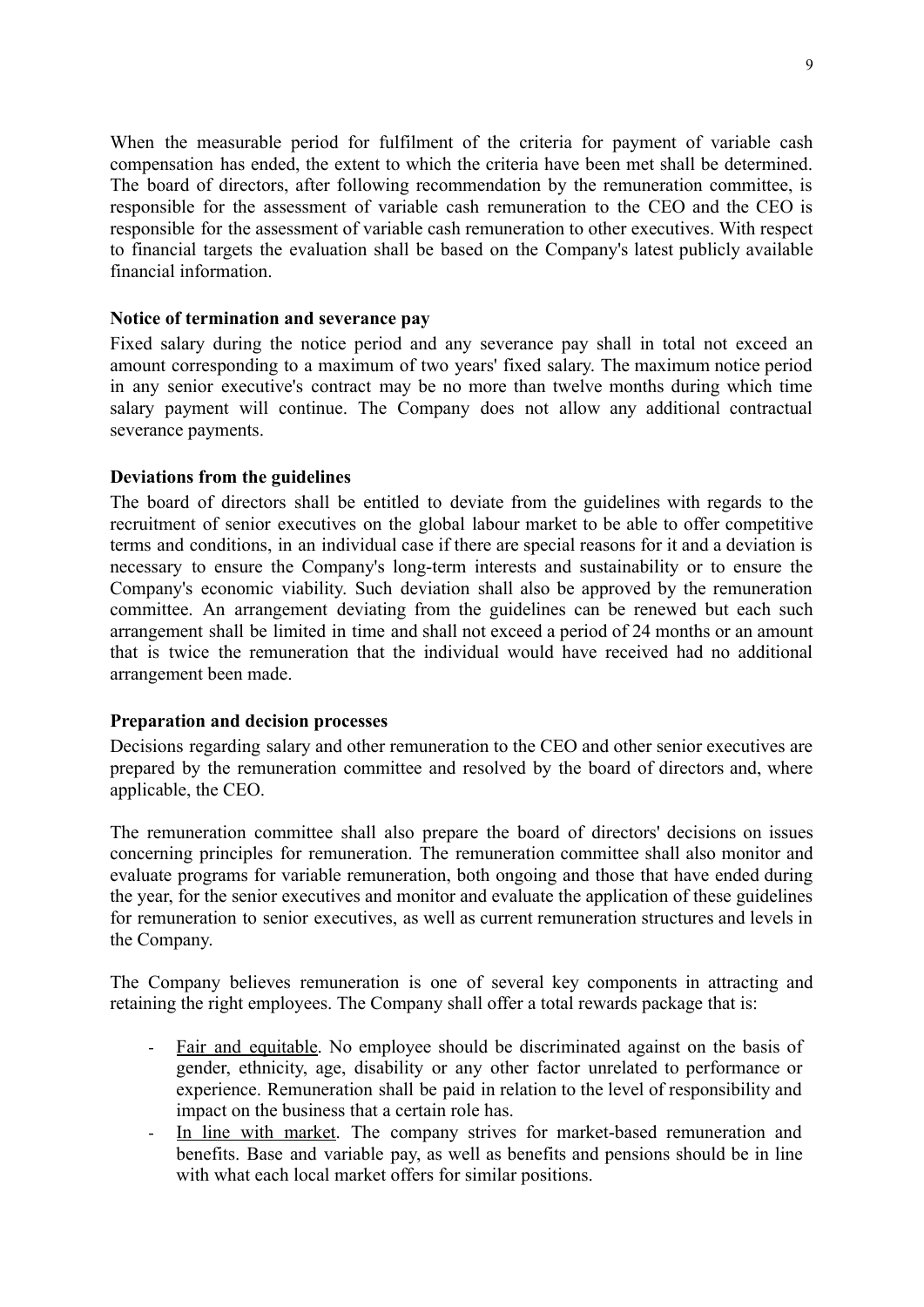Performance based. The Company recognizes people who are committed to sustainable long-term performance that drives the business and develops the Company in line with our values and principles. High performance is the main differentiator for employee's rewards packages.

In preparing the board of directors' proposal for these guidelines, salary and terms of employment for the Company's employees have been taken into account, with respect to information on the employees' total remuneration, the components of the remuneration and the rate of increase and increase over time, when the remuneration committees and the board of directors have decided on the evaluation of the reasonableness of these guidelines and the limitations that follows from the guidelines.

The board of directors considers that the guidelines on remuneration to senior executives are proportionate in relation to salary levels, remuneration levels and conditions for other employees in the group.

## **Item 15: Resolution regarding authorisation to the board to issue shares, warrants and/or convertibles**

The board of directors proposes that the annual general meeting of the shareholders resolves to authorise the board of directors during the period up until the next annual general meeting to, on one or more occasions, resolve to issue ordinary shares, convertibles and/or warrants with right to convert into and subscribe for ordinary shares respectively, with or without preferential rights for the shareholders, in the amount not exceeding five percent of the total number of shares in the Company at the time when the authorisation is used the first time, to be paid in cash, in kind and/or by way of set-off. The purpose for the board to resolve on issuances with deviation from the shareholders preferential rights in accordance with the above is primarily for the purpose to raise new capital to increase flexibility of the Company or in connection with acquisitions.

The board of directors, or a person nominated by it, is proposed to be authorised to make such minor adjustments as may be required in connection with registration of the resolution with the Swedish Companies Registration Office.

# **Item 16 Resolution regarding incentive program 2022/2025 to senior executives and other employees in the Company and the group in Sweden**

### *Background and motives*

The board of directors of the Company proposes that the annual general meeting resolves to establish an incentive program through issuance of warrants to senior executives and other employees in the Company and the group in Sweden and to the Company with subsequent transfer to senior executives and other employees in the Company and the group in Sweden (the "Incentive Program 2022/2025") in accordance with the below.

The purpose of the proposal, and of the issuance and transfers, and the deviation from the shareholders' preferential rights, is to create conditions to retain and increase motivation of senior executives and other employees in the Company and the group in Sweden. The board of directors believes that it is in the interest of all shareholders that senior executives and all employees have a long-term interest of a positive value growth in the Company's shares. A long-term ownership engagement is expected to stimulate increased interest in the business and the earnings development in general as well as increasing the motivation for the participants and aims to achieve increased alignment between the participant and the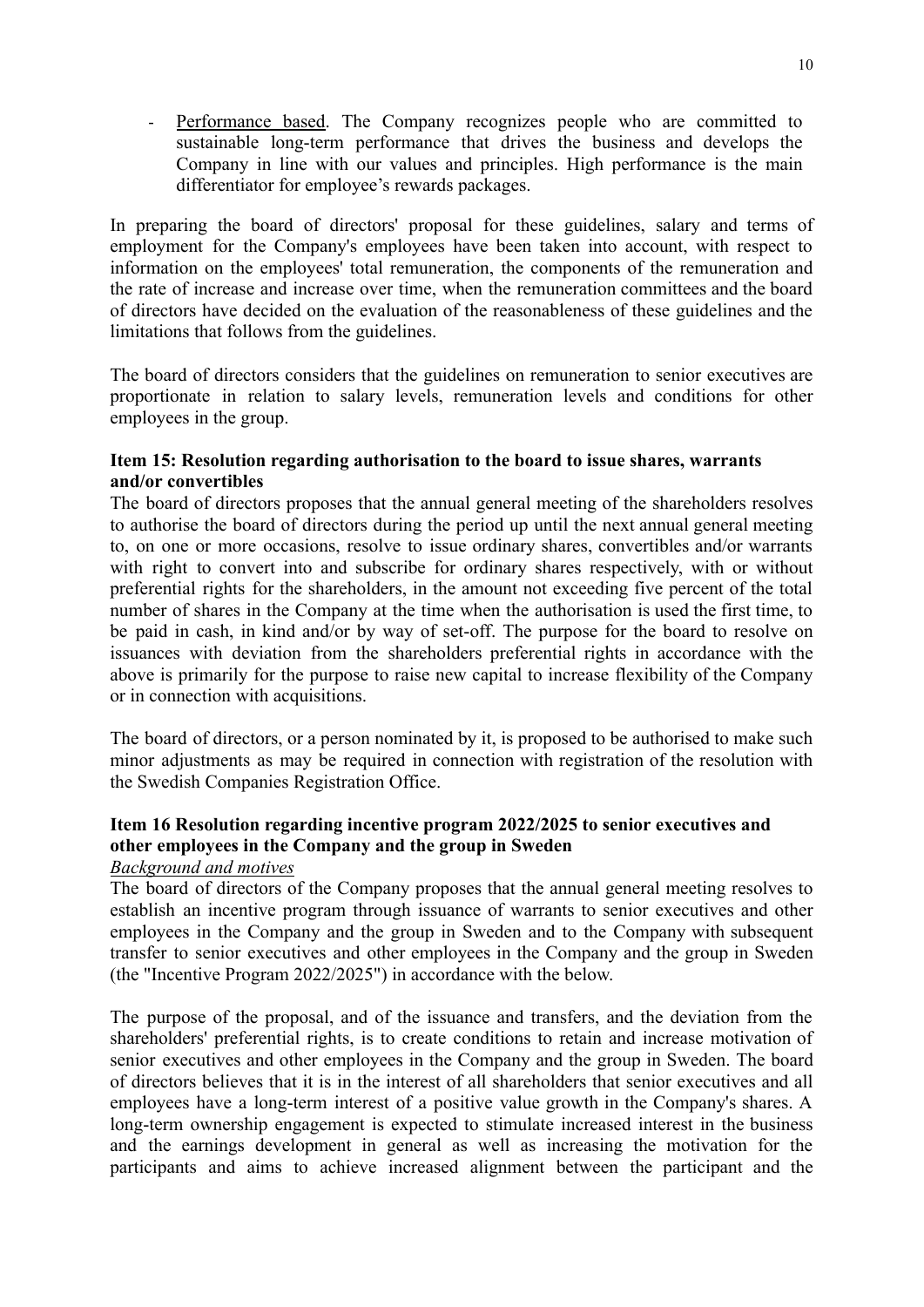Company's shareholders. Furthermore, the program is expected to increase the possibility of recruiting competent personnel.

Resolutions in accordance with items 16 a) and 16 b) below are taken as one decision and are thus conditional of each other.

A presentation of other incentive programs, preparation of the proposal, costs for the programs and effects on key performance measures etc. is set out below.

### *Item 16 a): Resolution to issue warrants*

The board of directors of the Company proposes that the annual general meeting resolves to issue a maximum of 407,000 warrants, following which the Company's share capital may increase by no more than 12 210 SEK. The warrants shall entitle to subscription of new ordinary shares in the Company.

The following terms shall apply to the issuance:

The following shall be entitled to subscribe for the warrants: Senior executives and other employees in the Company and the group in Sweden, as well as the Company, with the right and obligation to, on one or more occasions, transfer such warrants to senior executives and employees in Sweden which are or become employees in the Company or the group, at a price of no less than the warrant's market value in accordance with the Black Scholes formula and otherwise on the terms applicable to the issue.

The warrants shall be subscribed from and including 24 May 2022 up to and including 22 June 2022 on a separate subscription list. The board of directors is entitled to extend the time for subscription.

The Company has the right to subscribe for the warrants at no consideration and others entitled to subscribe for warrants have the right to subscribe for the warrants at a premium corresponding to the warrant's market value, which shall be calculated in accordance with the Black Scholes formula or another accepted valuation formula performed by an independent valuation institute or audit firm.

Senior executives and other employees within the Company and the group in Sweden will within the framework of Incentive Program 2022/2025 be offered to subscribe for warrants in four different categories in accordance with the following:

- A) The CEO who may be offered a maximum of 150,000 warrants;
- B) Senior executives in Sweden consisting of up to five positions, of which each may be offered a maximum of 35,000 warrants, totaling a maximum of 175,000 warrants; and
- C) Managers and other key employees in the group in Sweden consisting of up to 5 individuals, of which each may be offered a maximum of 12,000 warrants, totaling a maximum of 50,000 warrants; and
- D) Other employees in the group in Sweden consisting of up to 11 individuals, of which each may be offered a maximum of 3,000 warrants, totaling a maximum of 32,000 warrants.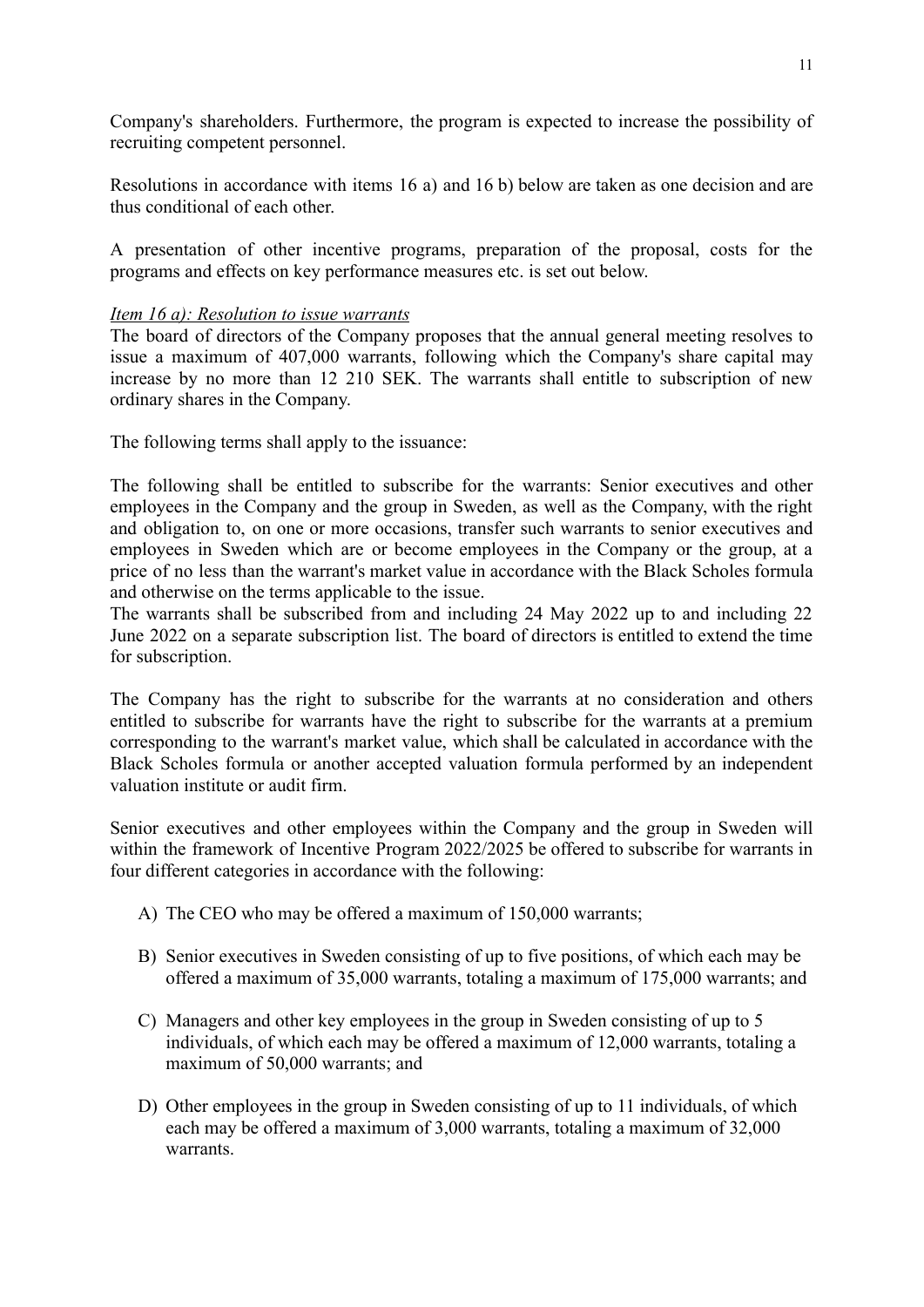The Company is entitled to subscribe for the warrants which are not subscribed for by the categories above, which can later be offered to existing (who does not subscribe their full offered share) and future senior executives or other employees in the group in Sweden within the framework of the now proposed principles for allotment in accordance with item 16 b). Oversubscription may not occur. In the event that any individual within the above-mentioned categories does not subscribe for their full share, such share may be transferred to another category.

Employees in this item 16 a) and in 16 b) refers to full-time and part-time employees, but not hourly employees. A person who has entered into an employment agreement with the group but has not taken up his/her employment as of 1 October 2022, shall not be regarded as an employee. An employee who has terminated the employment or has been dismissed by the mentioned date but is still employed, shall not be regarded as an employee.

Payment for the subscribed warrants which are issued against consideration shall be paid no later than 30 June 2022. The board of directors are entitled to extend the time for payment.

Each warrant entitles the holder to subscribe for one new share in the Company during the period from and including 1 July 2025 up to and including 15 December 2025 or any earlier date set forth in the terms for the warrants. The board of directors has the right to limit the number of dates for delivery of shares during the exercise period.

The subscription price shall be determined at a price corresponding to 200 percent of the average volume weighted price for the Company's share as quoted on Nasdaq Stockholm from and including 11 May 2022 up to and including 23 May 2022. The calculated subscription price shall be rounded off to nearest even hundredth of a SEK, whereupon SEK 0.005 will be rounded to SEK 0.01. The subscription price may not be set below the shares' quota value. Upon subscription of shares, the part of the subscription price that exceeds the quotient value of the previous shares shall be allocated to the non-restricted share premium fund.

A new share subscribed for by exercise of a warrant has a right to dividends as of the first record day for dividends following registration of the new share issue with the Companies Registration Office and after the share has been registered in the share register maintained by Euroclear Sweden AB.

In connection with subscription of the warrants, the Company shall through an agreement reserve the right to repurchase warrants if the participant's employment or assignment in the group terminates.

The complete terms and conditions for the warrants, including conditions regarding re-calculation, in certain cases, of the subscription price and the number of shares a warrant entitles to, will be available at the Company no later than three weeks before the annual general meeting.

The board of directors or anyone appointed by the board of directors is given the right to make the adjustments necessary in connection with the registration of the resolution at the Companies Registration Office and possibly Euroclear Sweden AB.

### *Item 16 b): Resolution to approve transfer of warrants*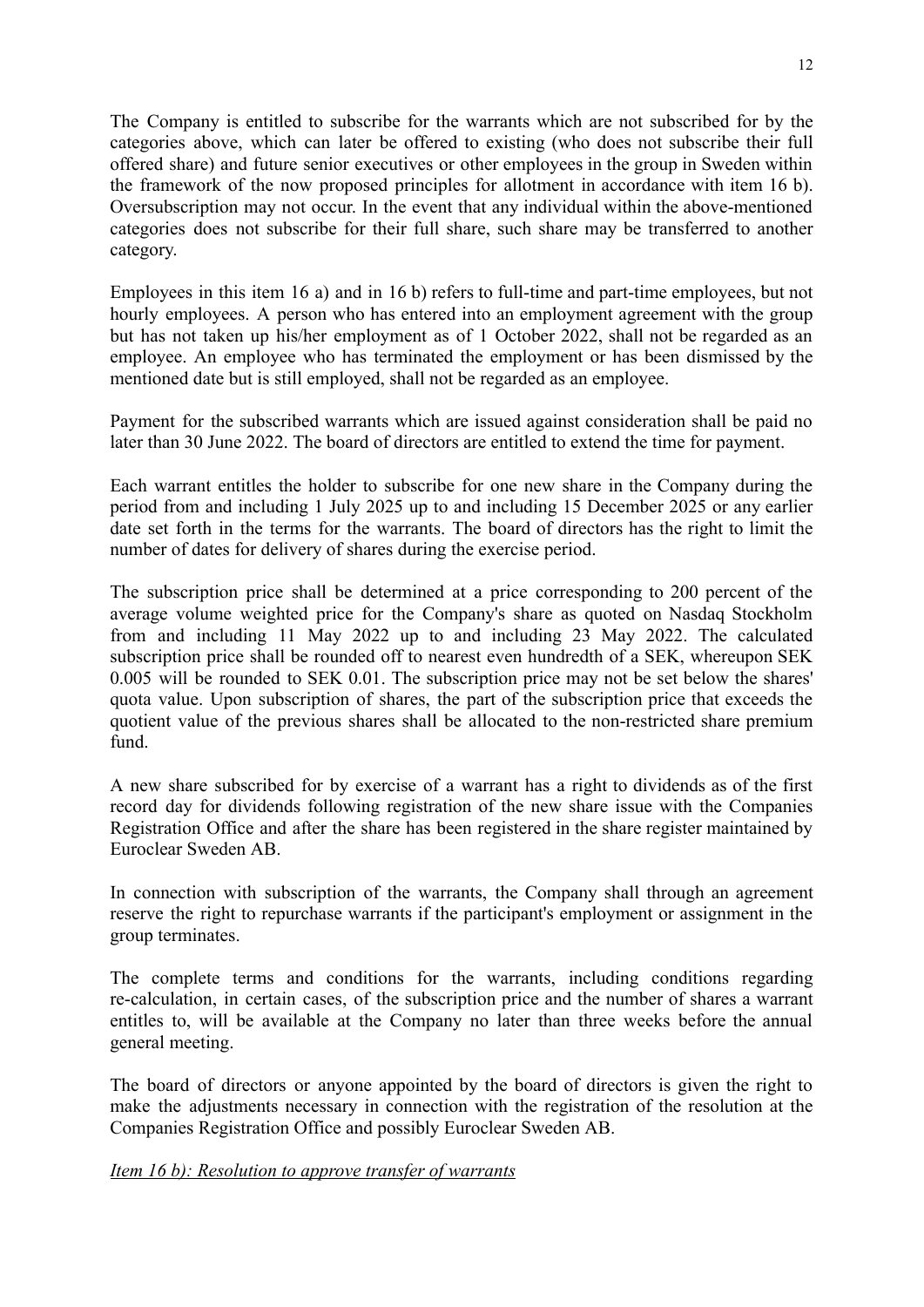The board of directors in the Company proposes that the annual general meeting resolves to approve that the Company may transfer such number of warrants in the Company of series 2022/2025, which are not subscribed by existing individuals belonging to the categories in item 16 a), to future senior executives and other employees in the Company and the group in Sweden, or otherwise dispose of the warrants in order to ensure the Company's obligations under Incentive Program 2022/2025.

The Company shall be entitled to retain warrants which are later to be offered to existing (who do not subscribe their full share) and future senior executives and other employees in the group in Sweden within the framework of the proposed principles for acquisition and allotment.

Future senior executives and other employees in the Company and the group in Sweden will in Incentive Program 2022/2025 be offered to acquire warrants in accordance with the principles for allotment stated in item 16 a).

The Company's board of directors shall not be included in Incentive Program 2022/2025.

Notification to acquire warrants shall be submitted during the period from and including 25 June 2022 up to and including 1 October 2022. The warrants shall be transferred to the participants no later than 30 October 2022, provided that the transfer according to the distribution in item 16 a) does not exceed the maximum number of warrants issued.

Transfer of warrants shall be made at a price corresponding to the warrant's market value at the date of the transfer, calculated in accordance with the Black Scholes formula or another accepted valuation formula. The valuation shall be performed by an independent valuation institute or audit firm. In connection with transfer of warrants to the participants, the Company shall through an agreement reserve the right to repurchase warrants if the participant's employment or assignment in the group terminates.

Warrants not transferred by 30 October 2022 at the latest shall be cancelled.

### **Item 17: Resolution regarding an employee stock option program for senior executives, other employees and key individuals in the Company and the group in the United Kingdom, Germany and France**

### *Background and motive*

The board of directors proposes that the annual general meeting resolves to establish an employee stock option program for senior executives, other employees and key individuals in the Company and the group in the United Kingdom, Germany and France (the "**Employee Stock Option Program 2022/2025**") in accordance with the below.

The purpose of the proposal is to create conditions to retain and increase motivation with senior executives, other employees and other key individuals in the Company and the group in the United Kingdom, Germany and France. The board of directors believes that it is in the interest of all shareholders that senior executives, employees and other key individuals, which are assessed to be of importance for the development of the group in the United Kingdom, Germany and France have a long-term interest of a positive value growth in the Company's shares. A long-term ownership engagement is expected to stimulate increased interest in the business and the earnings development in general as well as increasing the motivation for the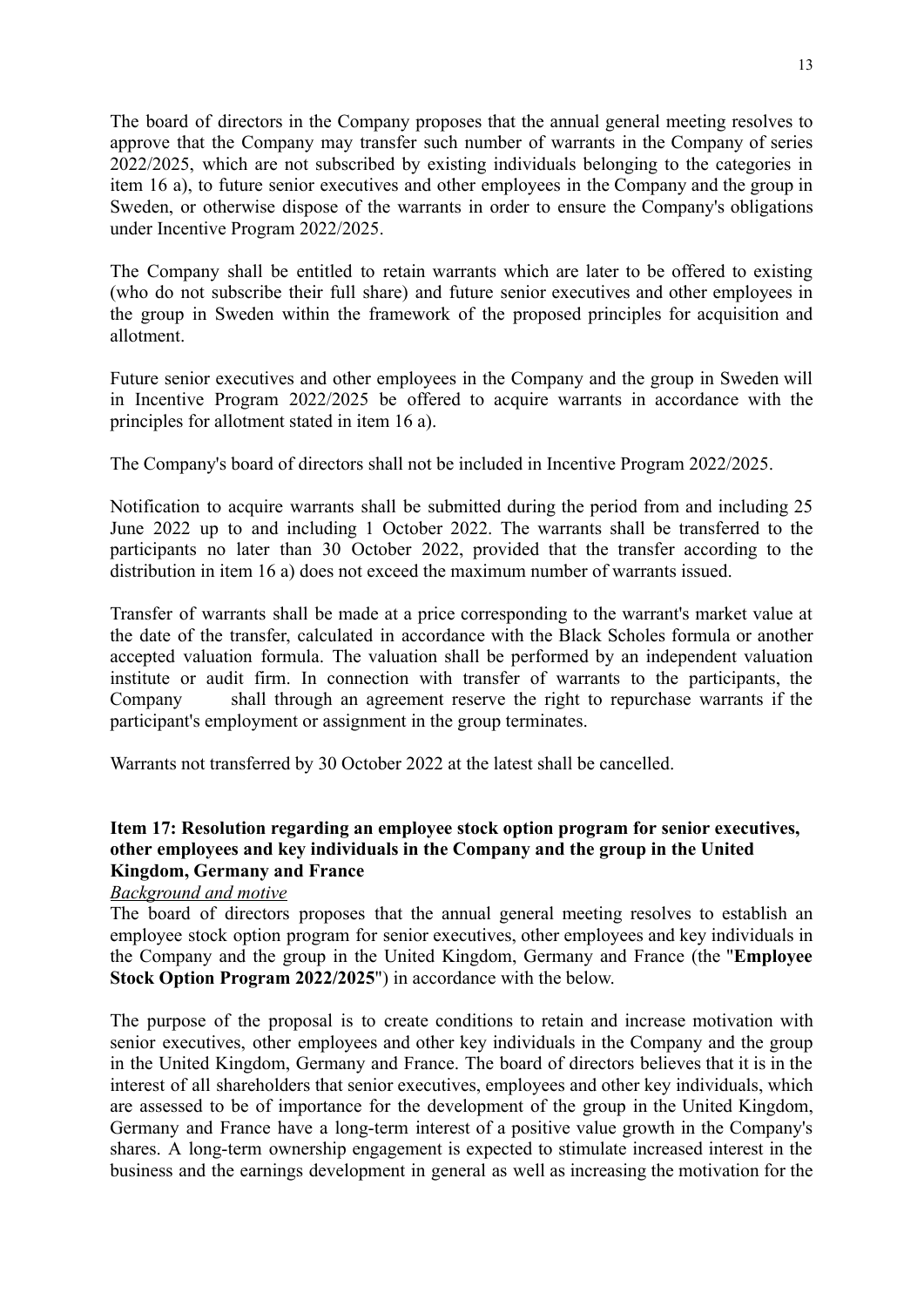participants and aims to achieve increased alignment between the participant and the Company's shareholders. Furthermore, the program is expected to increase the possibility of recruiting competent personnel in the United Kingdom, Germany and France.

Resolutions in accordance with items 17 a) and 17 b) below are taken as one decision and are thus conditional of each other.

A summary of other incentive programs, preparation of the proposal, costs for the programs and effects on key performance measures etc. is described below.

In order to hedge the Company's obligations under the Employee Stock Option Program 2022/2025 and hedge the ancillary costs, the board of directors also proposes that the annual general meeting resolves on a directed issue of warrants, as well as an approval of transfer of warrants in accordance the items 17 a) and 17 b).

*Item 17 a): Resolution to establish employee stock option program 2022/2025* The board of directors of the Company proposes that the annual general meeting resolves to establish Employee Stock Option Program 2022/2025 in accordance with the following main guidelines:

The Employee Stock Option Program 2022/2025 shall consist of a maximum of 333,000 stock options.

Each stock option confers the holder a right to acquire one new ordinary share in the Company against an exercise price corresponding to 200 percent of the average volume weighted price for the Company's share as quoted on Nasdaq Stockholm during the period from and including 11 May 2022 up to and including 23 May 2022. The calculated exercise price shall be rounded off to nearest even hundredth of a SEK, whereupon SEK 0.005 will be rounded to SEK 0.01. The exercise price and number of shares that each stock option confers right to acquire may be re-calculated in the event of a bonus issue, reverse share split or share split, rights issue, etc., whereby the re-calculation terms in the terms for Warrants 2022/2025:2 shall apply.

The Employee Stock Option Program 2022/2025 shall be offered, at one or several occasions, to (i) all existing and future senior executives and other employees in the group's British, German and French business until and including 1 October 2022 and (ii) the existing and future key individuals that (personally or through companies) work in the group's British, German or French business as of the mentioned date and who are selected by the board of directors based on their importance for the group. Employees refers to full-time and part-time employees, but not hourly employees. A person who has entered into an employment agreement with the group but has not taken up his/her employment as of the mentioned date, shall not be regarded as an employee. An employee who has terminated the employment or has been dismissed by the mentioned date but is still employed, shall not be regarded as an employee.

Senior executives and other employees within the Company and the group in United Kingdom, Germany and France will within the framework of Employee Stock Option Program 2022/2025 be offered stock options in three different categories in accordance with the following: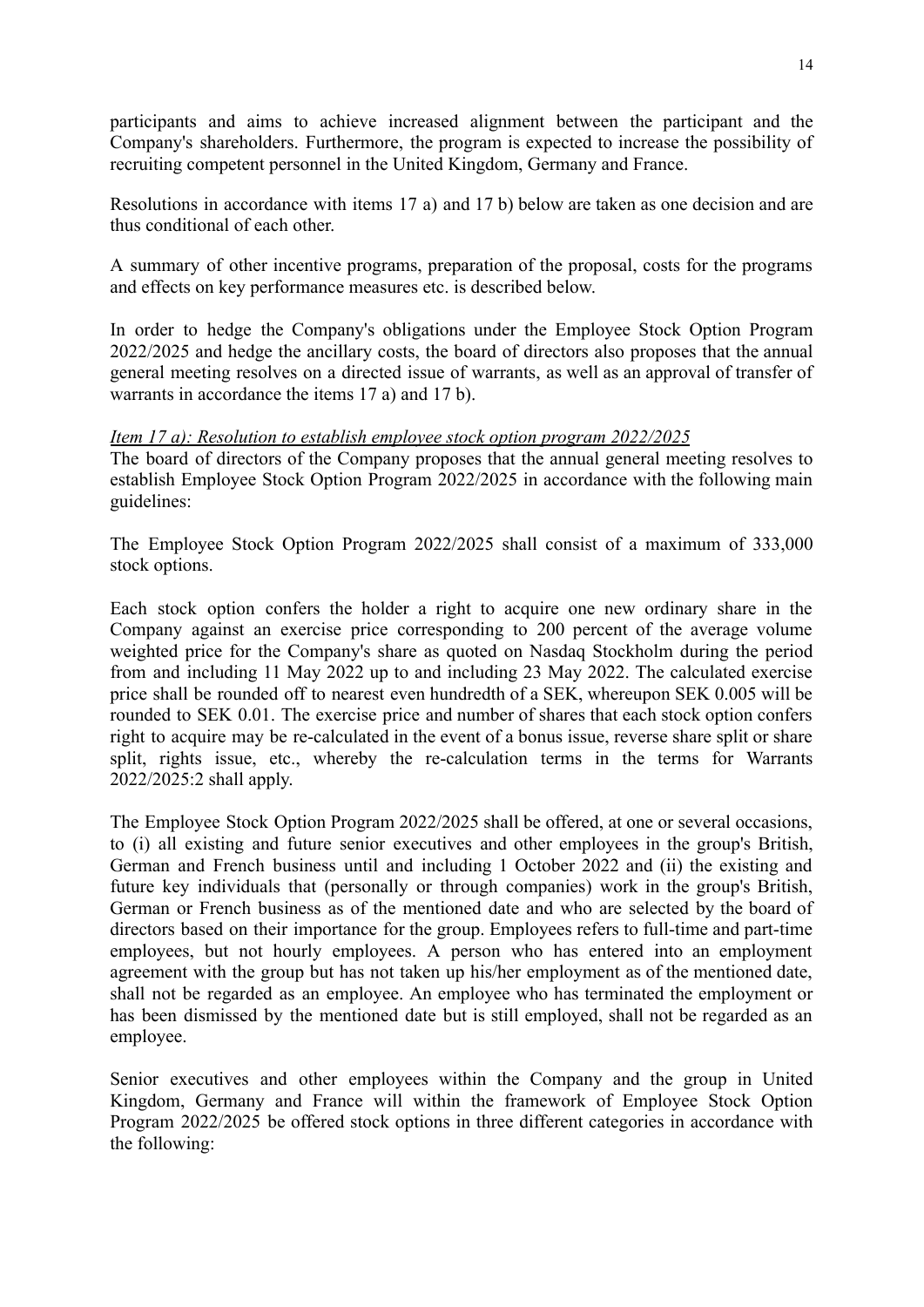- A) Senior executives in the United Kingdom, Germany and France consisting of up to 3 positions, of which each may be offered a maximum of 35,000 stock options, totaling a maximum of 105,000 stock options; and
- B) Managers and other key employees in the group in the United Kingdom, Germany and France consisting of up to 10 individuals, of which each may be offered a maximum of 12,000 stock options, totaling a maximum of 120,000 stock options; and
- C) Other employees in the group in the United Kingdom, Germany and France consisting of up to 36 individuals, of which each may be offered a maximum of 3,000 stock options, totaling a maximum of 108,000 stock options.

Stock options offered to the categories above which are not accepted by the categories above, can later be offered to existing (who do not subscribe their full offered share) and future senior executives or other employees in the group in the United Kingdom, Germany and France within the framework of the now proposed principles for allotment. Oversubscription may not occur. In the event that any individual within the above mentioned categories does not subscribe for their full share, such share may be transferred to another category.

The Company's board of directors shall not be included in the employee stock option program 2022/2025.

Notice of participation in the Stock Option Program 2022/2025 shall be received by the Company on 1 October 2022 at the latest, with a right for the board of directors to prolong the time limit. Allotment of stock options to participants shall take place as soon as possible after the expiration of the notification period.

The allotted stock options will be vested over a three-year period in accordance with the following:

- a) 1/3 of the allotted stock options will be vesting on 1 June 2023; and
- b) 2/3 of the allotted stock options will be vesting in linear quarterly instalments from 1 July 2023 up to and including 1 July 2025.

Vesting requires that the participant is still active within the group and that the employment has not been terminated as of the date when the respective vesting occurs. If a participant ceases to be an employee or terminates his/her employment with the group before a vesting date, the already vested stock options may be exercised at the ordinary time for exercise as described below, but further vesting will not take place. If the employee's employment ceases due to dismissal from the employer's side for cause, however, also vested options will lapse, unless the board of directors decides otherwise on a case-by-case basis.

The stock options shall not constitute securities and shall not be able to be transferred or pledged. However, in the event of death, the rights constituted by vested stock options shall accrue to the beneficiaries of the holder of the stock options.

The stock options shall be allotted without consideration.

The holder can exercise allotted and vested stock options during the period 1 July 2025 up to and including 15 December 2025. The board of directors has the right to limit the number of dates for delivery of shares during the exercise period.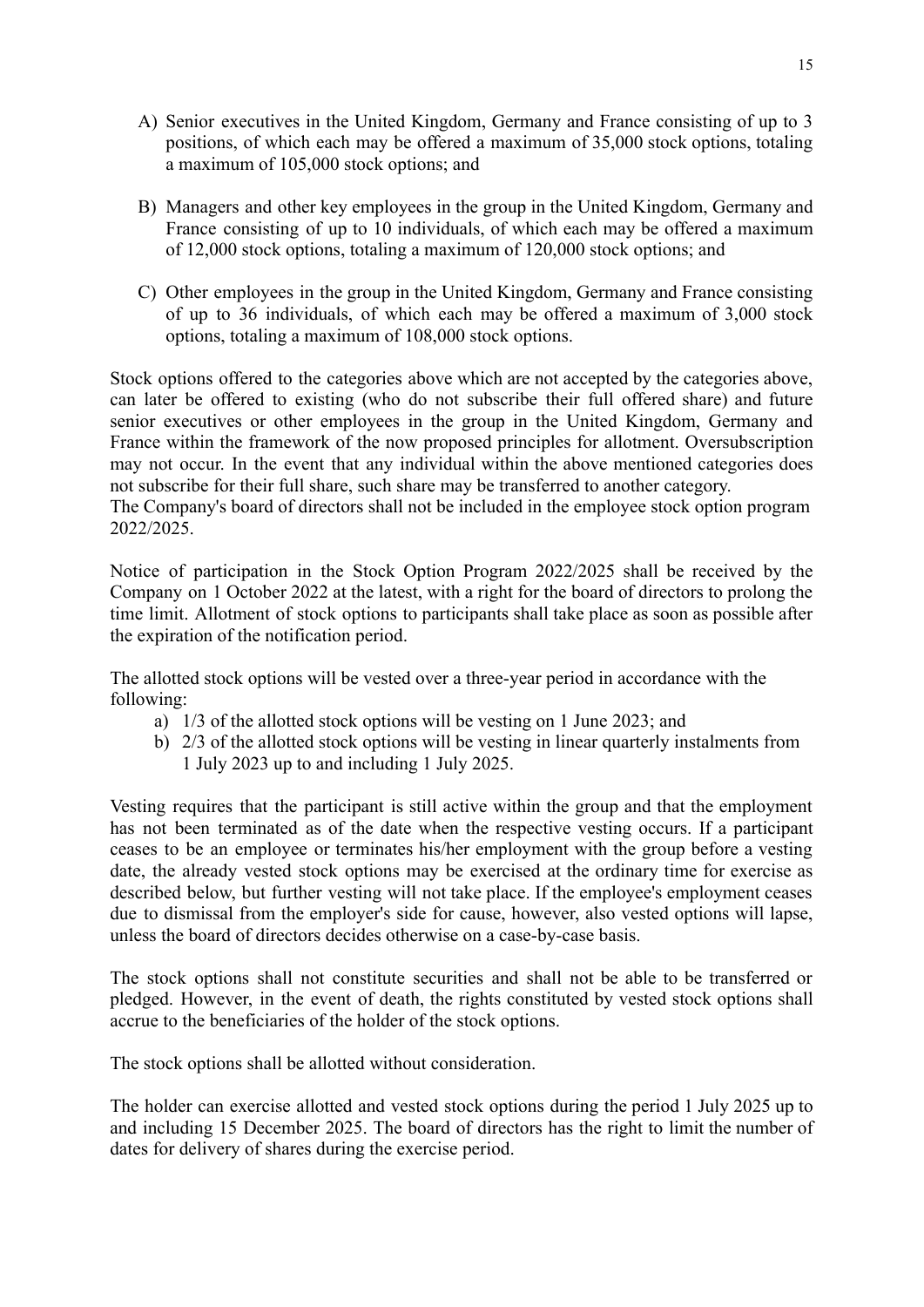Participation in the Employee Stock Option Program 2022/2025 requires that such participation is in accordance with applicable laws, as well as that such participation can be executed with reasonable administrative costs and financial efforts according to the Company's assessment.

The stock options shall be governed by separate agreements with each participant. The board of directors shall be responsible for the preparation and management of the Employee Stock Option Program 2022/2025 within the above-mentioned substantial terms and guidelines. The board of directors has the right to, within the framework of the agreement with each participant, make the reasonable changes and adjustments of the terms and conditions of the stock options that are deemed suitable or appropriate as a result of local employment law or tax law or administrative conditions. This may mean, among other things, that continued vesting of stock options may take place in some cases when otherwise would not have been the case. The board of directors also has the right to advance vesting and the timing of exercise of stock options in certain cases, such as in the case of a public takeover offer, certain changes in ownership of the Company, liquidation, merger and similar measures. Finally, the board of directors has the right to, in extraordinary cases, limit the scope of, or prematurely terminate, the Employee Stock Option Program 2022/2025 in whole or in part.

### *Item 17b): Resolution to issue warrants and approval of transfer of warrants*

In order to enable the Company's delivery of shares under the Employee Stock Option Program 2022/2025 as well as to hedge ancillary costs, primarily social security contributions, the board of directors proposes that the annual general meeting resolves on a directed issue of warrants of series 2022/2025 as well as an approval of transfer of warrants of series 2022/2025:2.

The board of directors of the Company proposes that the annual general meeting resolves to issue a maximum of 333,000 warrants, which may result in a maximum increase in the Company's share capital of SEK 9 990. The warrants shall entitle to subscription of new ordinary shares in the Company.

The following terms shall apply to the issuance:

The warrants may, with deviation from the shareholders' preferential rights, be subscribed for by the Company or any other group Company.

The warrants are issued at no consideration and shall be subscribed for through a separate subscription list no later than on 30 May 2022. The board of directors has the right to extend the time for subscription.

Each warrant entitles to subscription of one new share in the Company during the period from registration up to and including 15 December 2025 or the earlier date set forth in the terms for the warrants.

Each warrant entitles to subscribe for one new share in the Company against cash payment at a subscription price corresponding to 200 percent of the average volume weighted price for the Company's share as quoted on Nasdaq Stockholm during the period from and including 11 May 2022 up to and including 23 May 2022. The calculated subscription price shall be rounded off to nearest even hundredth of a SEK, whereupon SEK 0.005 will be rounded to SEK 0.01. The subscription price may not be set below the shares' par value. Upon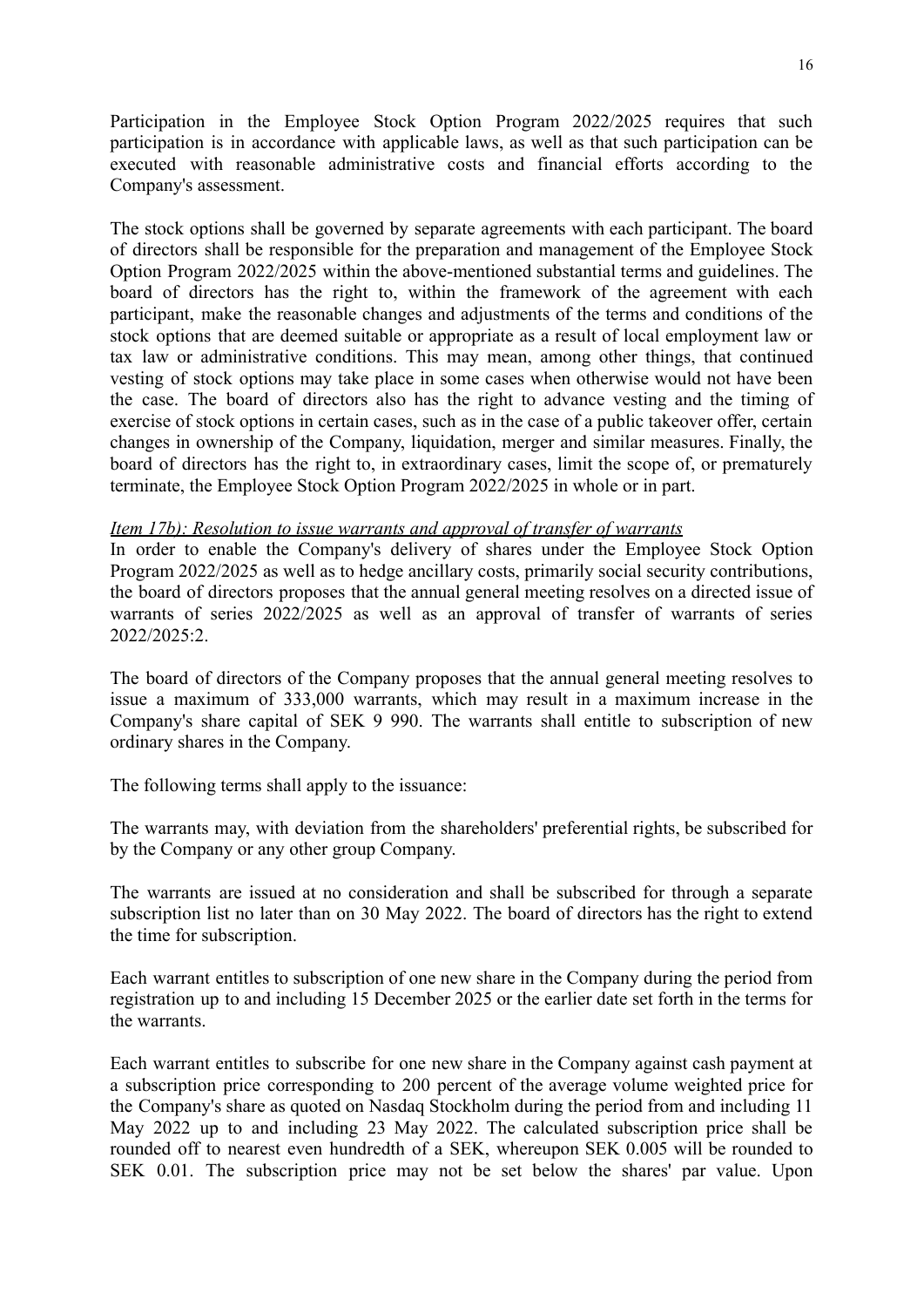subscription of shares, the part of the subscription price that exceeds the quotient value of the previous shares shall be allocated to the non-restricted share premium fund.

A new share subscribed for by exercise of a warrant has a right to dividends as of the first record day for dividends following registration of the new share issue with the Companies Registration Office and after the share has been registered in the share register maintained by Euroclear Sweden AB.

The purpose of the issuance, and deviation from the shareholders' preferential rights, is to, within the framework of Employee Stock Option Program 2022/2025, secure delivery of shares to the participants of the program.

The complete terms and conditions for the warrants, including conditions regarding re-calculation, in certain cases, of the subscription price and the number of shares a warrant entitles to, will be available at the Company no later than three weeks before the annual general meeting.

The board of directors or anyone appointed by the board of directors is given the right to make the adjustments necessary in connection with the registration of the resolution at the Companies Registration Office and possibly Euroclear Sweden AB.

The board of directors further proposes that the annual general meeting resolves to approve that the Company or any other group Company, may transfer warrants to the participants in the Employee Stock Option Program 2022/2025 without consideration in connection with exercise of the stock options in accordance with the terms set out in item 17 a) or in another way dispose of the warrants in order to be able to secure the Company's commitments and costs in relation to the Employee Stock Option Program 2022/2025. The board of directors shall not have the right to dispose of the warrants for any other purpose than to secure the Company's commitments and costs in connection with the Employee Stock Option Program 2022/2025.

### *Preparation of incentive programs etc. (it is noted that this is not a topic for resolution)*

Proposal on Incentive Program 2022/2025 and Employee Stock Option Program 2022/2025 has been prepared by external advisors in consultation with the remuneration committee and the board of directors and parts of the Company group management.

# *Costs and effects on key figures*

## Incentive Program 2022/2025

Subscription and transfer of warrants in Incentive Program 2022/2025 shall be made at a price corresponding to the warrant's market value. The market value of the warrants in Incentive Program 2022/2025 is, according to a preliminary valuation based on a, by the board of directors, estimated share price of SEK 8.26<sup>1</sup>, SEK 0.87 per warrant, assuming an exercise price of SEK 16.52 per share. The Black Scholes formula has been used for the valuation assuming a risk-free interest rate of 1.30 percent and a volatility of 40 percent and taking into account that no dividends or other value transfers to shareholders will take place during the validity of the program. When transferring warrants to employees, the market value will be determined based on updated assumptions and then known parameters.

<sup>&</sup>lt;sup>1</sup> The estimate is based on the average closing price of Readly's share price between 17 March – 28 March 2022.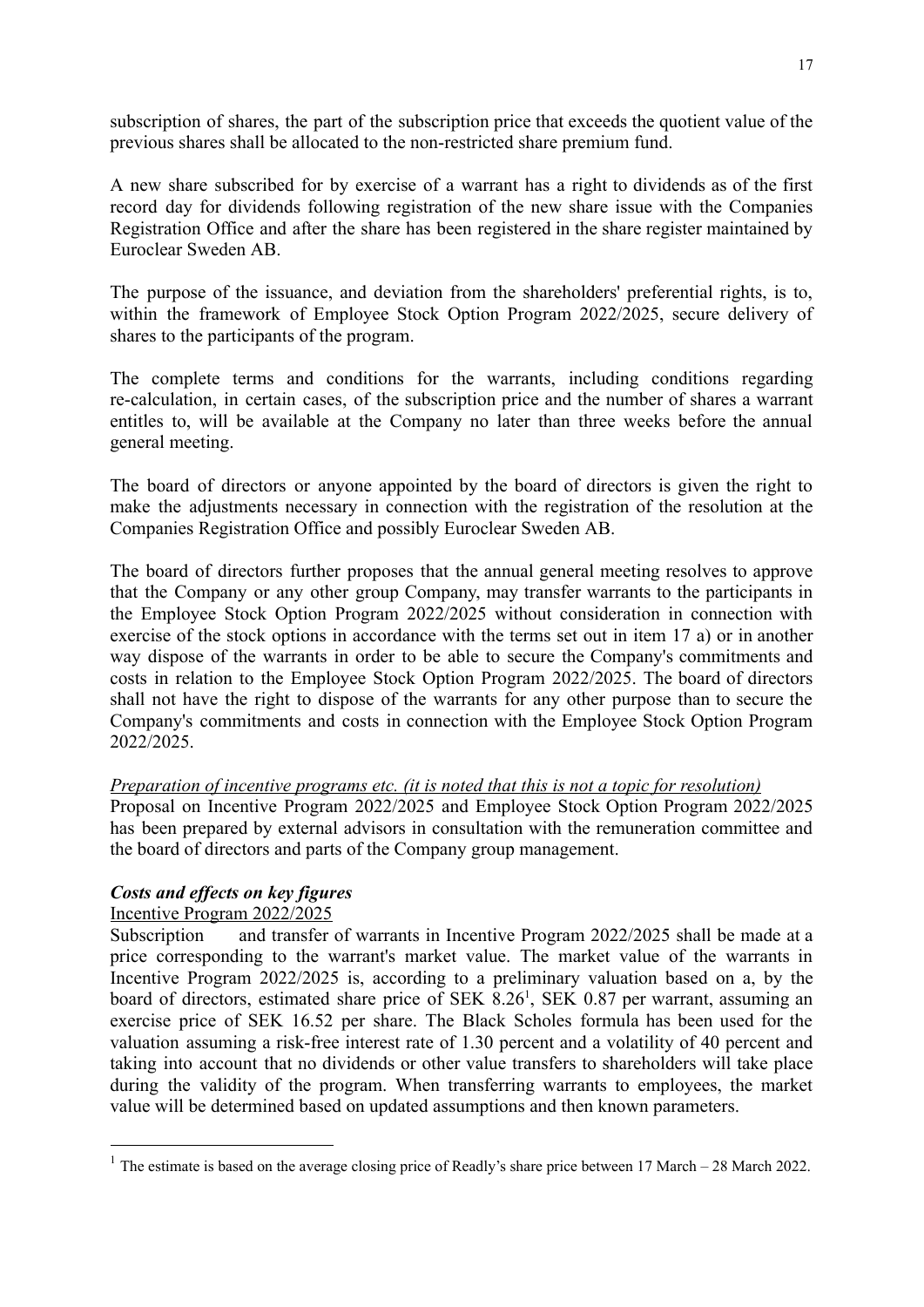As the warrants in Incentive Program 2022/2025 are subscribed for and transferred at fair market value, it is the Company´s assessment that there will be no social fees for the Company as a result of the subscriptions and transfers.

The costs will therefore consist of minimal costs for the implementation and administration of Incentive Program 2022/2025 to approximately SEK 0.2 million.

The Incentive Program 2022/2025 is not expected to have a significant impact on the Company's key ratios.

It shall be noted that all calculations above are preliminary, based on assumptions and are only intended to provide an illustration of what costs Incentive Program 2022/2025 may entail. Actual costs may therefore deviate from what has been stated above.

### Employee Stock Option Program 2022/2025

Costs related to Employee Stock Option Program 2022/2025 will be recognised in accordance with IFRS 2, which means that the stock options are expensed as personnel costs during the vesting period.

Based on the assumption that 100 percent of the options in the Employee Stock Option Program 2022/2025 will be allotted and a three-year average employee turnover rate of 20 percent, meaning that all 266 400 stock options will vest, the estimated total accounting salary costs for the options will amount to approximately SEK 0.5 million during the time period 2022-2025, based on the actual value of the options at the time of calculation. The options do not have a market value since they are not transferable. However, the board of directors, with assistance of an independent valuator, has calculated a theoretical value of the options in accordance with the Black & Scholes formula. The calculations have been based on a, by the board of directors, estimated share price of SEK 8,26 per share<sup>2</sup>, a risk-free interest rate of 1,30 percent and an assumed volatility of 40 percent. In accordance with this valuation, the value of the options in the Employee Stock Option Program 2022/2025 is approximately SEK 0,87 per option. Limitations in the disposal rights have not been taken into consideration in the valuation.

Upon a positive development of the share price, the Employee Stock Option Program 2022/2025 may entail costs in the form of social security contributions. The total costs for social security contributions will depend on the employment form of the participant, the number of options that will be vested and on the value of the benefit that the participant finally will receive, i.e. on the value of the options when exercised 2025, but also in which countries the participants are resident and what rates that apply for social security contributions in these countries. Based on the assumption that 266 400 options in Employee Stock Option Program 2022/2025 will be vested, an assumed share price of SEK 20.65 when the options are exercised and an assumed average social security rate of approximately 17,79 percent, the total costs for social security contributions will amount to approximately SEK 0.2 million.

The Company's entire costs for social security contributions are proposed to be hedged through a directed issue of warrants in accordance with item 17 b).

<sup>&</sup>lt;sup>2</sup> The estimate is based on the average closing price of Readly's share price between 17 March – 28 March 2022.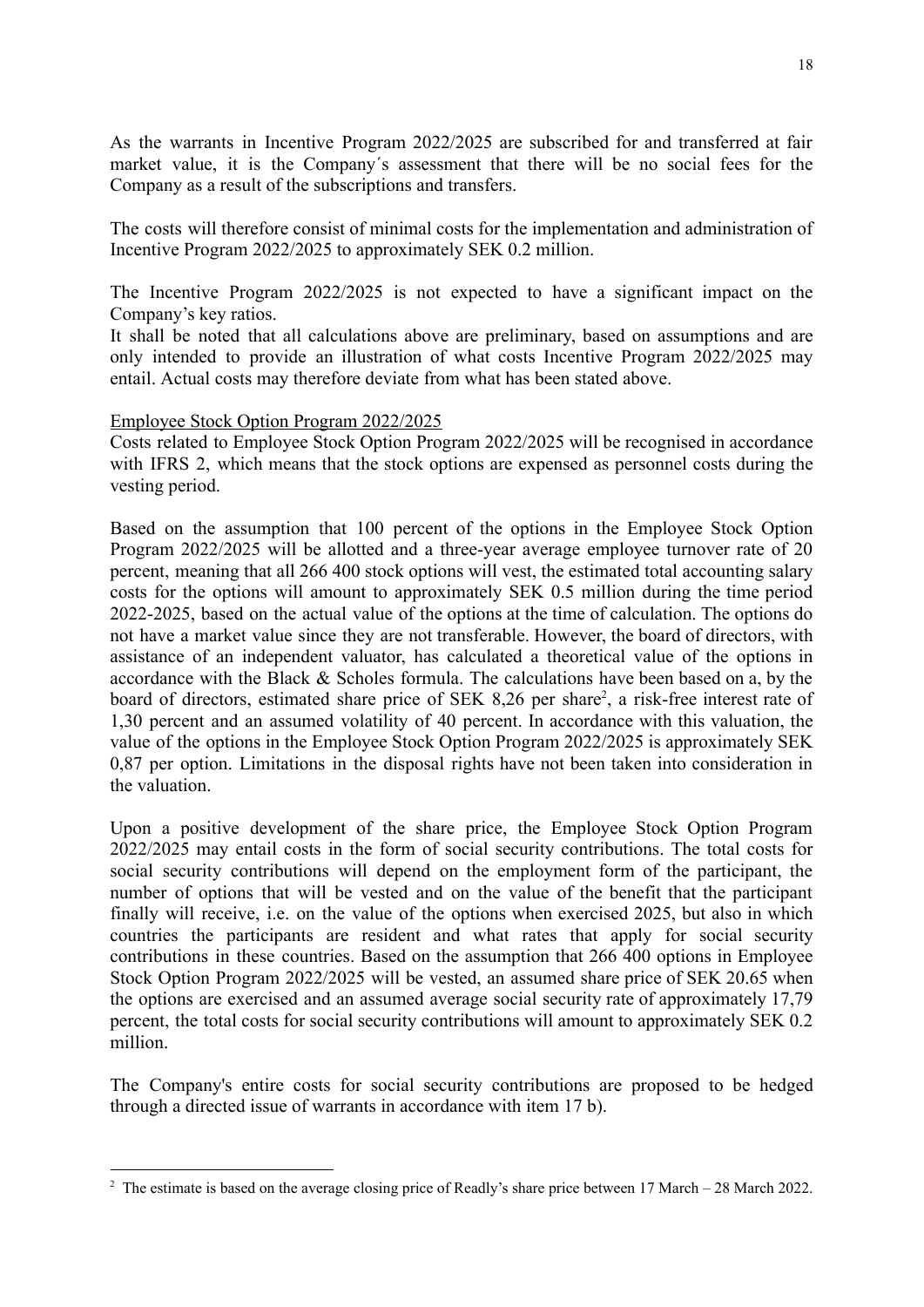The total cost for Employee Stock Option Program 2022/2025 will be distributed over the years 2022-2025. Since 1/3 of the options vest per year, the cost will be distributed unevenly over the period, with an emphasis at the beginning of the period.

Given the above assumptions, including an assumed share price of 20.65 at the time of exercise of the options, and that the program had been introduced in June 2020 instead, it is calculated that the key figure earnings per share for full year 2021 would have remained to be aligned at SEK -5.9.

It shall be noted that all calculations above are preliminary, based on assumptions and are only intended to provide an illustration of what costs Employee Stock Option Program 2022/2025 may entail. Actual costs may therefore deviate from what has been stated above.

Costs in the form of fees to external advisers and costs for administering Incentive Program 2022/2025 and Employee Stock Option Program 2022/2025 are estimated to amount to approximately SEK 0.2 million.

### *Dilution and previous incentive programs*

Per the day of the proposed incentive programs there are 37,904,738 ordinary shares in the Company. All shares having one vote each. The Company holds no own shares.

There are 611,508 warrants held by warrant holders under four different programs: warrants series 2018/2022, series 2019/2022, series 2019/2023 and series 2021/2024. If all warrants held by warrant holders are exercised the maximum dilution amounts to approximately 3.0 percent.

The warrants currently not held by warrant holders are held by the Company's subsidiary Readly Financial Instruments AB. These warrants will not be transferred and be kept with the subsidiaries.

There are 8,083 warrants held by warrant holders under series 2018/2022. After recalculations due to a share split in September 2020, each such warrant entitles the holder to subscribe for five new shares in the Company. The subscription price for these warrants is SEK 32.80 and these warrants may be exercised up to and including 30 December 2022.

There are 45,000 warrants held by warrant holders under series 2019/2022. After recalculations due to a share split in September 2020, each such warrant entitles the holder to subscribe for five new shares in the Company. The subscription price for these warrants is SEK 32.80 and these warrants may be exercised from 30 April 2022 up to and including 30 April 2023.

There are 88,125 warrants held by warrant holders under series 2020/2023. After recalculations due to a share split in September 2020, each such warrant entitles the holder to subscribe for five new shares in the Company. The subscription price for 38,125 of these warrants is SEK 32.80 and these warrants may be exercised from up to and including 30 December 2023.

There are 470 300 warrants held by warrant holders under series 2021/2024. The subscription price for these warrants is SEK 53.49 and these warrants may be exercised up to and including 15 December 2024.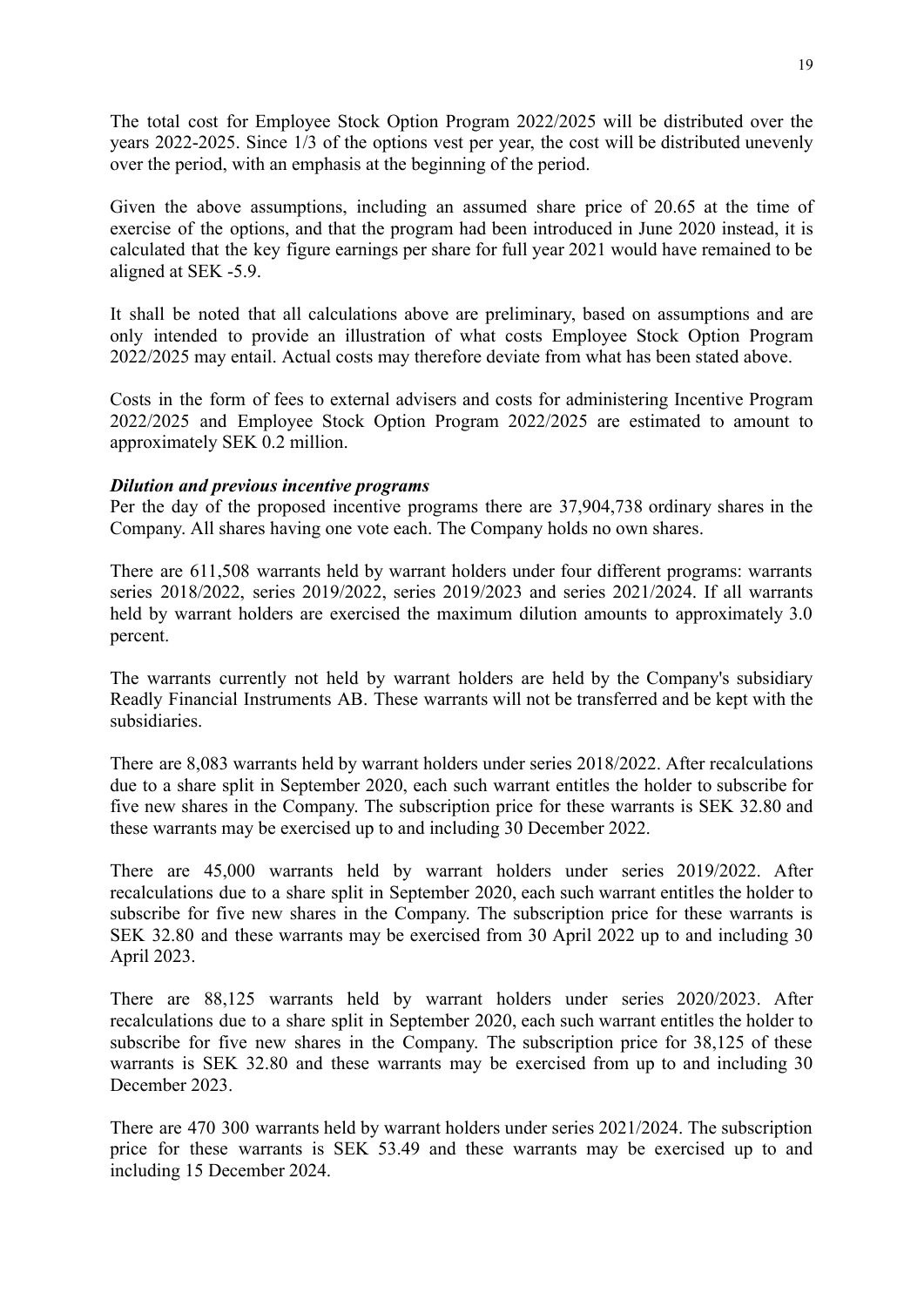In case all warrants issued under Incentive Program 2022/2025 are exercised for subscription of new shares, the number of shares and votes in the Company will increase with 407,000 (with reservation for any re-calculation in accordance with the warrant terms and conditions), which corresponds to a dilution of approximately 1 percent of the Company's share capital and votes.

In case all warrants issued under the Employee Stock Option Program 2022/2025 (including those for hedge of ancillary costs in the form of social security contributions) are exercised for subscription of new shares, the number of shares and votes in the Company will increase with 333,000 (with reservation for any recalculation in accordance with the warrant terms and conditions), which corresponds to a dilution of approximately 0.9 percent of the Company's share capital and votes.

If all warrants are issued under Incentive Program 2022/2025 and Employee Stock Option Program 2022/2025 and all outstanding warrants issued under series 2018/2022, series 2019/2023:1 and series 2019/2023:2 are exercised in full the number of ordinary shares and votes in the Company will increase with 1 916 340 (with reservation for any recalculation in accordance with the respective program's terms and conditions), which corresponds to a total dilution of approximately 4.8 percent of the number of shares and votes in the Company.

The dilution effect has been calculated as the number of additional shares and votes in relation to the number of existing shares and votes plus the number of additional shares and votes.

#### **Majority requirements**

A resolution in accordance with items 16 and 17 requires support by shareholders holding not less than nine-tenths of both the shares voted and of the shares represented at the annual general meeting.

A resolution in accordance with item 15 requires support by shareholders holding not less than two-thirds of both the shares voted and of the shares represented at the annual general meeting**.**

#### **Miscellaneous**

Copies of accounts, auditor statement, proxy form and advance voting form are available at least three weeks in advance of the annual general meeting. The complete proposals, the auditor statement regarding the guidelines set out by the board of directors regarding remuneration to senior executives and other documents that shall be available in accordance with the Swedish Companies Act are available at least two weeks in advance of the meeting. The remuneration report and the nomination committee's complete proposal regarding election of directors including the statement on the nomination committee's proposal regarding the board of directors are available on the Company's web site. The notice and all the above documents are available at the Company at Kungsgatan 17 in Stockholm and at the Company's website https://corporate.readly.com and will be sent to shareholders who request it and provide their e-mail or postal address.

The total numbers of shares in the Company on the date of this notice amount to 37,904,738 ordinary shares. All shares having one vote each. The Company holds no own shares.

The shareholders are reminded of their right to request information at the annual general